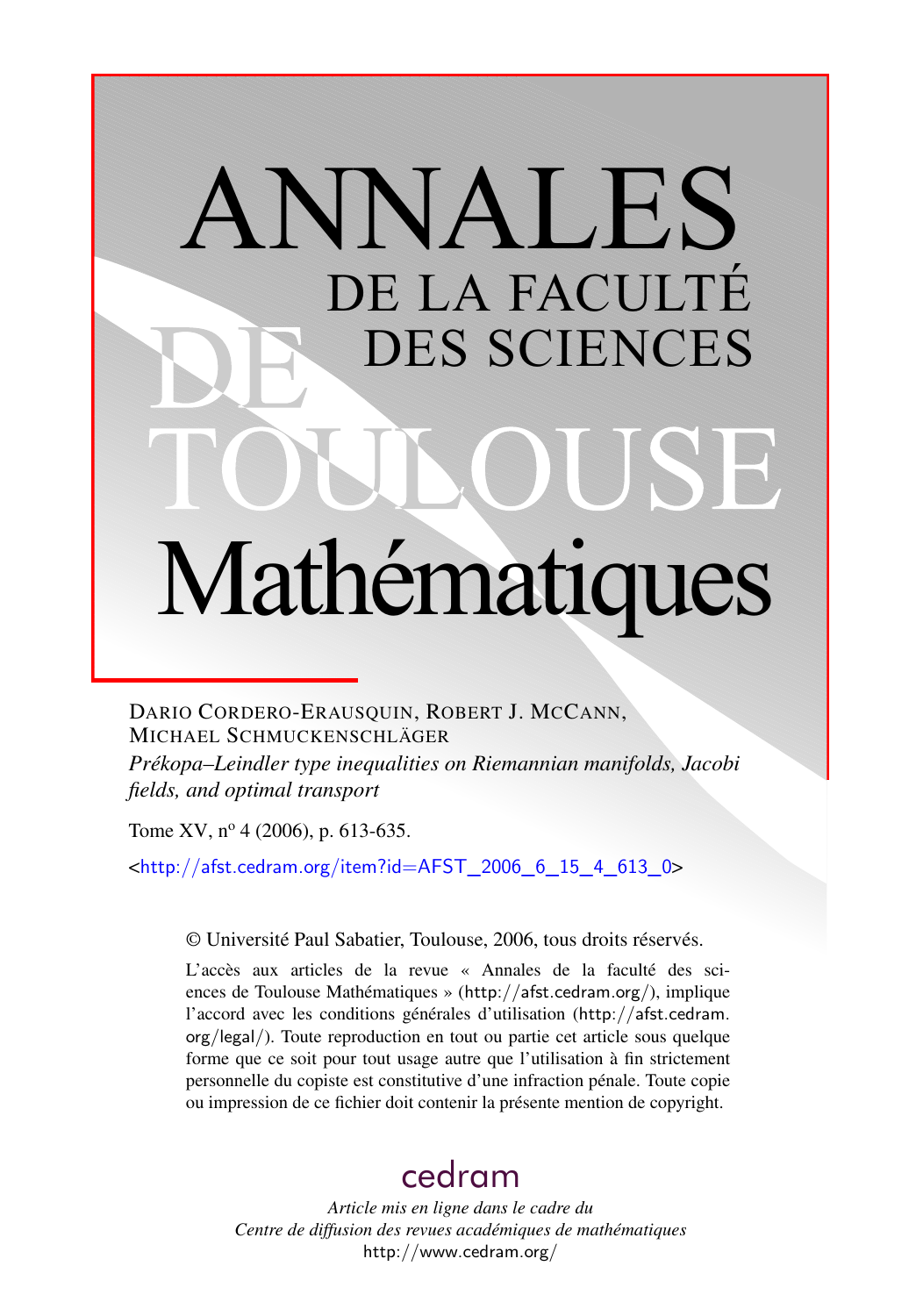# **Pr´ekopa–Leindler type inequalities on Riemannian manifolds, Jacobi fields, and optimal transport**(∗)

DARIO CORDERO-ERAUSQUIN<sup>(1)</sup>, ROBERT J. MCCANN<sup>(2)</sup>, MICHAEL SCHMUCKENSCHLÄGER<sup>(3)</sup>

**RESUMÉ**  $\blacksquare$  Nous étudions l'extension d'inégalités de type Prékopa-Leindler au cas d'une variété riemannienne  $M$  équipée d'une mesure ayant une densité  $e^{-V}$  où le potentiel V et la courbure de Ricci vérifient Hess<sub>*x*</sub> V +  $Ric_x \geq \lambda I$  ( $\forall x \in M$ ), pour un certain  $\lambda \in \mathbb{R}$ . Nous ferons appel, comme dans notre travail précédent [14], au transport optimal de mesure. Mais nous exploiterons plus encore son lien avec les champs de Jacobi, ce qui permettra de ramener la discussion à l'étude du déterminant d'une matrice de champs de Jacobi. Nous présentons également d'autres applications de la méthode, en particulier aux inégalités de Sobolev logarithmiques (critère de Bakry-Emery) et à l'étude de la convexité de déplacement de la fonctionnelle entropie.

mccann@math.toronto.edu

 $\bf$ **ABSTRACT.** — We investigate Prékopa-Leindler type inequalities on a Riemannian manifold M equipped with a measure with density  $e^{-V}$  where the potential V and the Ricci curvature satisfy  $\text{Hess}_x V + \text{Ric}_x \geq \lambda I$  for all  $x \in M$ , with some  $\lambda \in \mathbb{R}$ . As in our earlier work [14], the argument uses optimal mass transport on  $M$ , but here, with a special emphasis on its connection with Jacobi fields. A key role will be played by the differential equation satisfied by the determinant of a matrix of Jacobi fields. We also present applications of the method to logarithmic Sobolev inequalities (the Bakry-Emery criterion will be recovered) and to transport inequalities. A study of the displacement convexity of the entropy functional completes the exposition.

 $(*)$  Recu le 1<sup>er</sup> décembre 2004, accepté le 22 juin 2005

 $(1)$  Laboratoire d'Analyse et de Mathématiques Appliquées, Université de Marne la Vallée, 77454 Marne la Vallée Cedex 2, France.

cordero@math.univ-mlv.fr

 $(2)$  Department of Mathematics, University of Toronto, Toronto Ontario Canada M5S 3G3.

 $(3)$  Institut für Analysis und Numerik, Universität Linz, A-4040 Linz, Österreich. schmucki@bayou.uni-linz.ac.at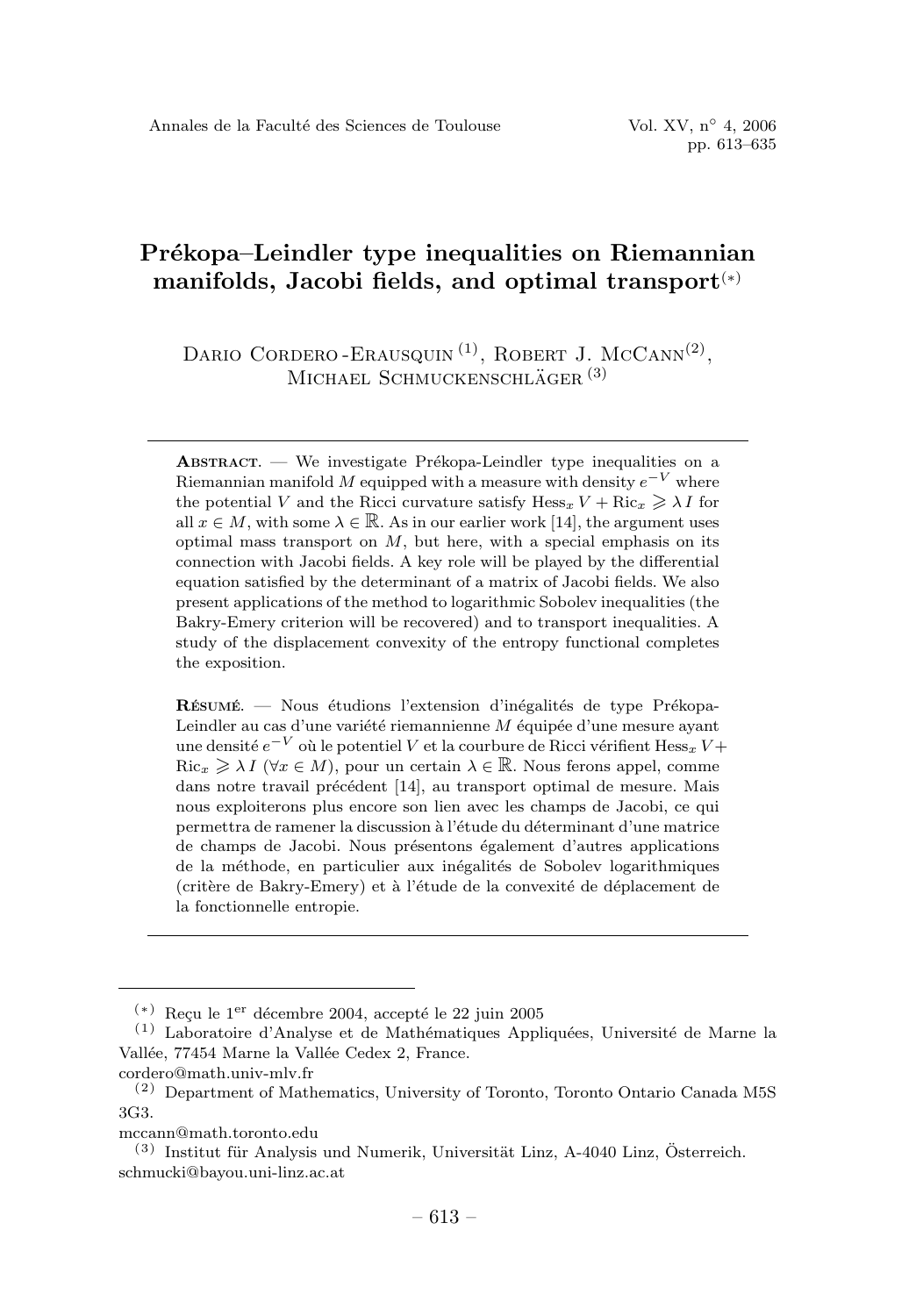# **1. Introduction**

The Brunn-Minkowski inequality plays a central role in geometric convex analysis. It can be stated as follows: for  $A, B \subset \mathbb{R}^n$ ,

$$
vol(A + B)^{1/n} \geq vol(A)^{1/n} + vol(B)^{1/n},
$$

where vol denotes the Lebesgue measure. By applying this inequality when *B* is an Euclidean ball of radius  $\varepsilon$  and by letting  $\varepsilon \to 0$ , one easily recovers the isoperimetric inequality in Euclidean space. Using homogeneity, the Brunn-Minkowski inequality can be restated in the following equivalent form: for  $A, B \subset \mathbb{R}^n$  and  $s \in [0, 1]$ ,

$$
\text{vol}((1-s)A + sB) \geqslant \text{vol}(A)^{1-s} \text{vol}(B)^s. \tag{1.1}
$$

From the beginning of the nineteen-seventies there has been a significant and systematic effort to obtain functional versions of geometric inequalities (see for instance  $[8, 9, 36]$  and the surveys  $[16, 18]$  for different points of view...). These functional versions are not only more powerful (they can be applied in different settings) but they also shed new light on the geometric inequalities themselves. An inequality which has proved to be extremely useful is the so-called Prékopa-Leindler inequality [36, 24, 37].

THEOREM 1.1 (PRÉKOPA-LEINDLER INEQUALITY).  $-$  Let  $s \in (0,1)$  and  $u, v, w : \mathbb{R}^n \longrightarrow \mathbb{R}_+$  be such that, for all  $x, y \in \mathbb{R}^n$ ,

$$
w((1-s)x + sy) \geq u^{1-s}(x)v^{s}(y).
$$
 (1.2)

 $Then, \|w\|_{L^1} \geqslant \|u\|_{L^1}^{1-s} \|v\|_{L^1}^s.$ 

An equivalent and shorter way of stating this result is to say that for every  $u, v : \mathbb{R}^n \longrightarrow \mathbb{R}_+$  one has

$$
\int_{\mathbb{R}^n} \sup_{\{(x,y)\in\mathbb{R}^{2n}|z=(1-s)x+sy\}} \left\{ u^{1-s}(x)v^s(y) \right\} dz \geqslant \left( \int_{\mathbb{R}^n} u \right)^{1-s} \left( \int_{\mathbb{R}^n} v \right)^s.
$$
\n(1.3)

If we apply this inequality for  $u = 1_A$  and  $v = 1_B$ , the indicator functions of sets  $A, B \subset \mathbb{R}^n$ , then we recover the Brunn-Minkowski inequality (1.1). For more information on Brunn-Minkowski and Prékopa-Leindler inequalities and their interplay with geometry and probability, we refer to [18, 28, 39, 23, 4].

We now want to take as reference measure a measure  $\mu$  with density  $e^{-V}$ . The function  $V : \mathbb{R}^n \to \mathbb{R}$  is called the potential and we are going to assume that

$$
\text{Hess}_x V \ge \lambda \text{Id} \qquad \forall x \in \mathbb{R}^n,\tag{1.4}
$$

$$
-614- \nonumber\\
$$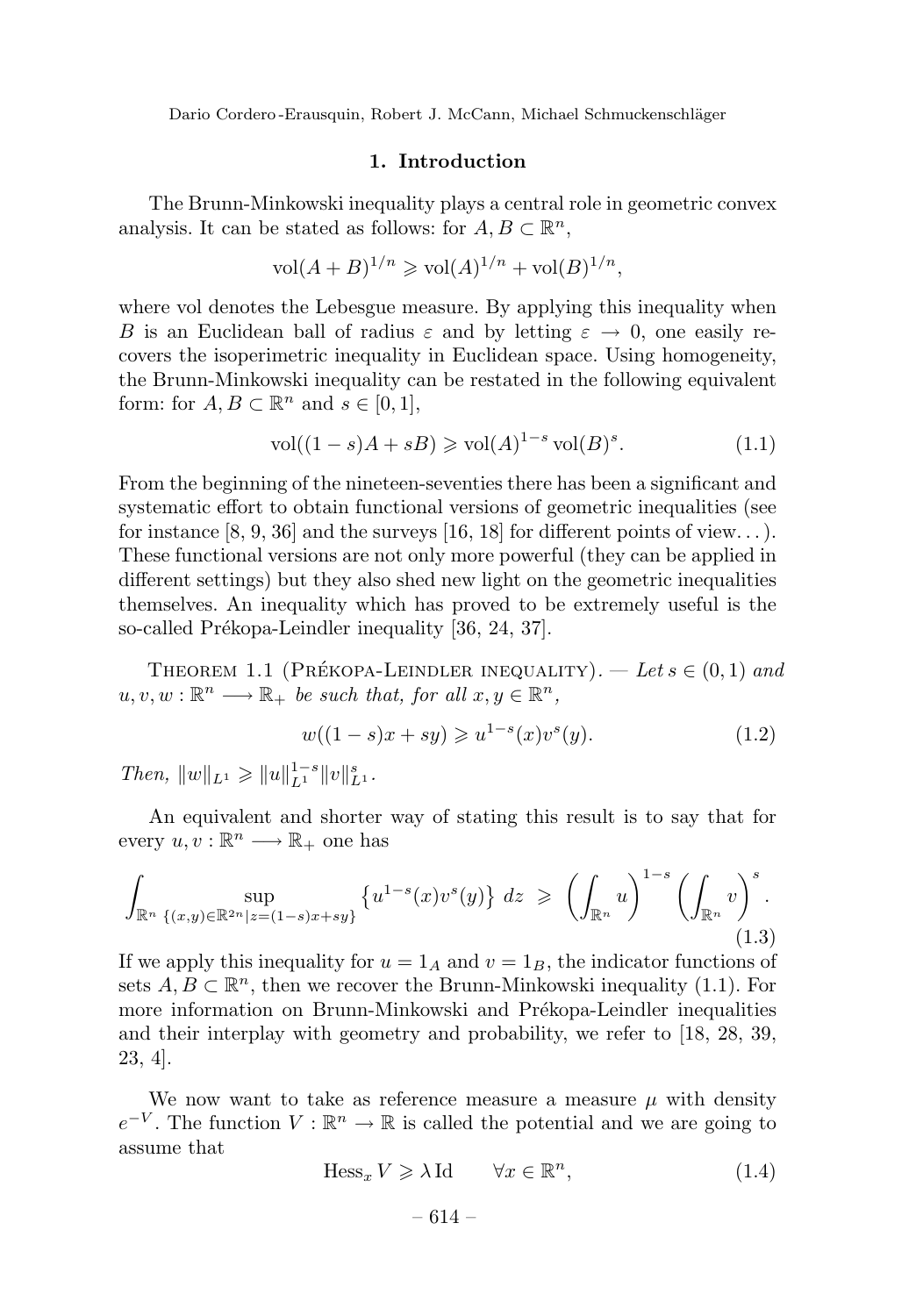for some  $\lambda \in \mathbb{R}$ , where Id denotes the identity matrix. It is clear after the work of Bakry and Emery, that this amounts to a "curvature" condition on the "space"  $(\mathbb{R}^n, \mu)$ . A typical case is the Gauss space obtained when  $\mu$  is the standard Gaussian measure  $\gamma_n$  given by  $V(x) = |x|^2/2 + n \log(2\pi)/2$  and for which (1.4) holds with  $\lambda = 1$ . If  $\lambda \geq 0$ , the density  $e^{-V}$  is log-concave and the we immediately have that the Prékopa-Leindler inequality  $(1.3)$ extends to integration with respect to  $\mu$ . However, if  $\lambda > 0$ , one can expect a stronger inequality to hold. This is indeed the case, as suggested by the remarkable paper by Maurey [27]. For  $f, g, h : \mathbb{R}^n \to \mathbb{R}_+$ , we apply the Prékopa-Leindler inequality to

$$
u(x) = f(x)e^{-V(x)}, \ v(y) = g(y)e^{-V(y)}, w(z) = h(z)e^{-V(z)}.
$$

We want to find under which conditions on *f,g* and *h* the assumption (1.2) is satisfied. The terms in *V* can be simplified. Indeed, we notice that using an integral Taylor expansion (on [0*, s*] and on [*s,* 1]) we have for every smooth function  $\alpha : [0, 1] \longrightarrow \mathbb{R}, k \in \mathbb{R}, s \in [0, 1],$  that

$$
(\forall t \in [0,1], \alpha''(t) \ge k) \Longrightarrow (1-s)\alpha(0) + s\alpha(1) - \alpha(s) \ge k s(1-s)/2. \tag{1.5}
$$

Thus, by applying (1.5) for  $\alpha(t) := V((1-t)x + ty)$  we see that condition (1.4) implies that  $(1 - s)V(x) + sV(y) - V((1 - s)x + sy) \geq \lambda s$  $(1-s)|x-y|^2/2$  for every  $x, y \in \mathbb{R}^n$ . We shall use this simple and well known observation several times in this paper. As a consequence we obtain the following reformulation the Prékopa-Leindler inequality.

THEOREM 1.2 (WEIGHTED PRÉKOPA-LEINDLER INEQUALITY).  $-$  Let  $\mu$  be a measure of the form  $d\mu = e^{-V} dx$  where *V* verifies (1.4). Let  $s \in [0,1]$ and  $f, g, h : \mathbb{R}^n \longrightarrow \mathbb{R}_+$  be such that,  $\forall x, y \in \mathbb{R}^n$ 

$$
h((1-s)x + sy) \geqslant e^{-\lambda s(1-s)|x-y|^2/2} f^{1-s}(x)g^s(y). \tag{1.6}
$$

Then, 
$$
\int_{\mathbb{R}^n} h d\mu \geqslant \left( \int_{\mathbb{R}^n} f d\mu \right)^{1-s} \left( \int_{\mathbb{R}^n} g d\mu \right)^s
$$
.

This result (one should rather say "observation") is of course not new. The fact that the Prékopa-Leindler inequality contains this relative form was used, after Maurey's work  $[27]$ , by several authors; note that the Prékopa-Leindler inequality corresponds to the special case  $V = 0$  and  $\lambda = 0$ . One can derive from this form concentration and log-Sobolev inequalities for the measure  $\mu$ , as in [27, 38, 6].

The Prékopa-Leindler inequality was extended by the authors [14] to Riemannian manifolds. In this paper, *M* will denote a smooth, complete *n*dimensional Riemannian manifold with geodesic distance *d*. We will denote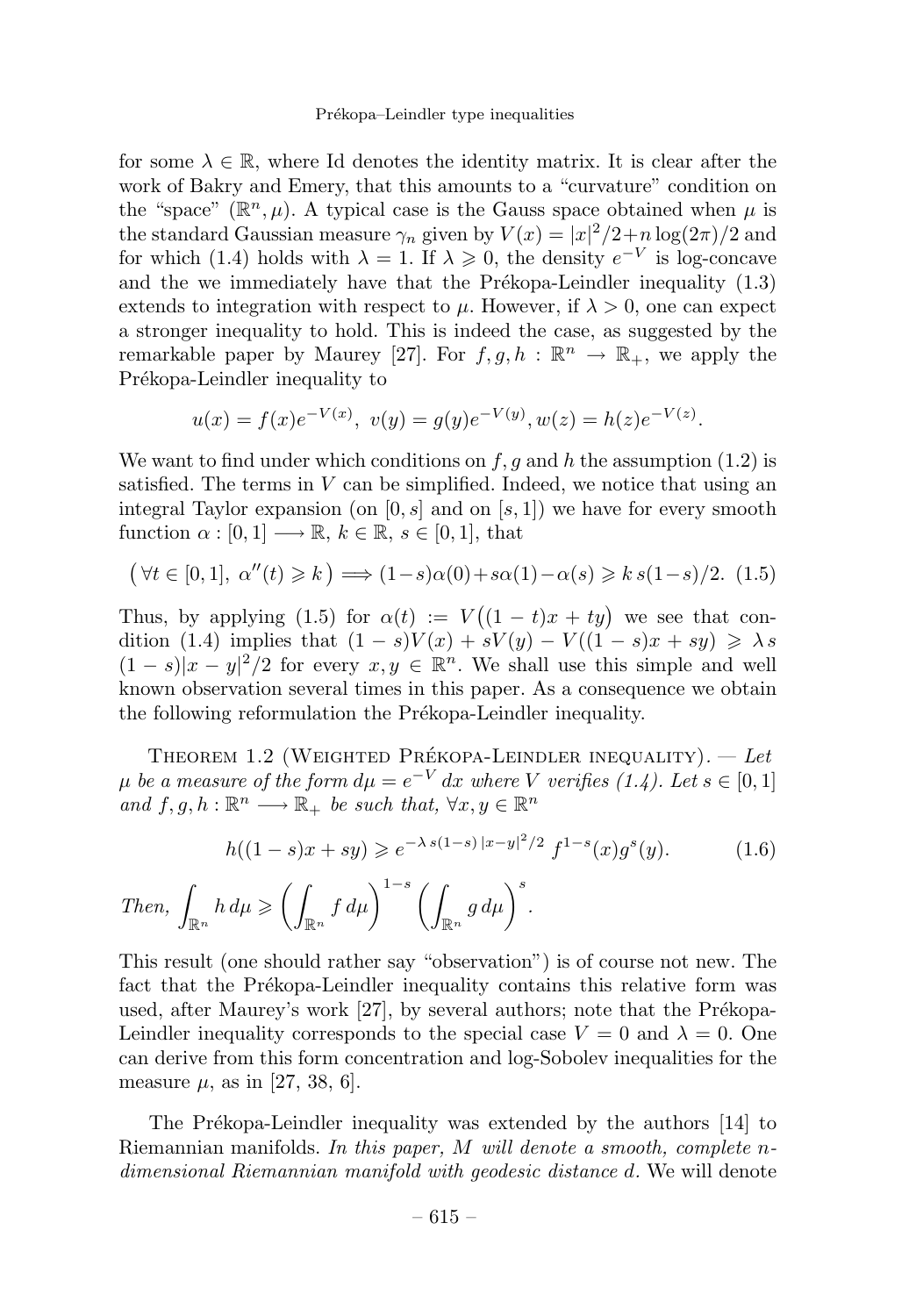by *dvol* the Riemannian element of volume and  $(T_xM, \cdot, | \cdot |)$  will be the Euclidean structure on the tangent space  $T_xM$  at  $x \in M$ . For  $x, y \in M$  and  $t \in [0, 1]$ , let  $Z_t(x, y)$  be the barycenter between x and y given by

$$
Z_t(x,y) = \{ z \in M \; ; \; d(x,z) = td(x,y) \; \text{ and } \; d(z,y) = (1-t)d(x,y) \}.
$$

Except maybe when *x* belongs to the cut locus  $cut(y)$  of *y*, the set  $Z_t(x, y)$ reduces to a single point. In fact, when  $x \notin cut(y)$ , the curve  $t \longrightarrow Z_t(x, y)$ describes exactly the minimal geodesic joining *x* to *y*. The Riemannian Prékopa-Leindler inequality obtained in  $[14]$  takes the following form: for  $u, v: M \longrightarrow \mathbb{R}_+$  and  $s \in [0, 1]$  one has

$$
\int_M \sup_{z \in Z_s(x,y)} \left\{ D_s(x,y) u^{1-s}(x) v^s(y) \right\} d\text{vol}(z) \geqslant \left( \int_M u \right)^{1-s} \left( \int_M v \right)^s,
$$

where  $D_s(x, y) \geq 0$  is a distortion factor due to curvature depending on x, y and *s* only. We have  $D_s(x, y) \leq 1$  if the curvature is non-negative, while the opposite inequality holds in spaces of non-positive curvature. Of course,  $D_s(x, y) \equiv 1$  in Euclidean space (the Prékopa-Leindler inequality (1.3) is then recovered). When the Ricci curvature is bounded from below,  $Ric_x \geq$  $k(n-1)$  Id for all  $x \in M$  and some  $k \in \mathbb{R}$ , then it is possible to bound from above the distortion factor  $D_s(x, y)$  by a factor depending only on the distance  $d(x, y)$  between *x* and *y*. The Ricci curvature  $\text{Ric}_x$  at point  $x \in M$ will be seen either as a self-adjoint operator or as a bilinear form on  $T_xM$ . Introduce for  $k \in \mathbb{R}$ ,

$$
S_k(d) := \frac{\sin(\sqrt{k} d)}{\sqrt{k} d} = \begin{cases} (\sin d)/d & \text{for } k = 1 \\ 1 & \text{for } k = 0 \\ (\sinh d)/d & \text{for } k = -1 \end{cases} \quad \text{(spherical case)} (hyperbolic case) (1.7)
$$

If *M* satisfies Ric  $\geq k(n-1)$  then, as proved in [14], one has for the volume distortion along any geodesic of length  $d := d(x, y)$ :

$$
D_s(x,y) \leqslant \left(\frac{S_k(d)}{S_k^{1-s}((1-s)d)S_k^s(sl)}\right)^{n-1},\tag{1.8}
$$

with equality if  $M$  is of constant sectional curvature equal to  $k$ . It is a computational exercise to check that for  $s \in [0,1], k \in \mathbb{R}$  and  $d \geq 0$  $(d < \pi/k^{1/2} \text{ when } k > 0),$ 

$$
\left(\frac{S_k(d)}{S_k^{1-s}((1-s)d)S_k^s(sl)}\right) \le e^{-s(1-s)k d^2/2} \tag{1.9}
$$

 $(\text{setting } t = \sqrt{|k|}d \text{ reduces to the cases } k = 1 \text{ and } k = -1).$  After taking the  $(n-1)$  power in (1.9), we obtain an upper bound for  $D_s(x, y)$  which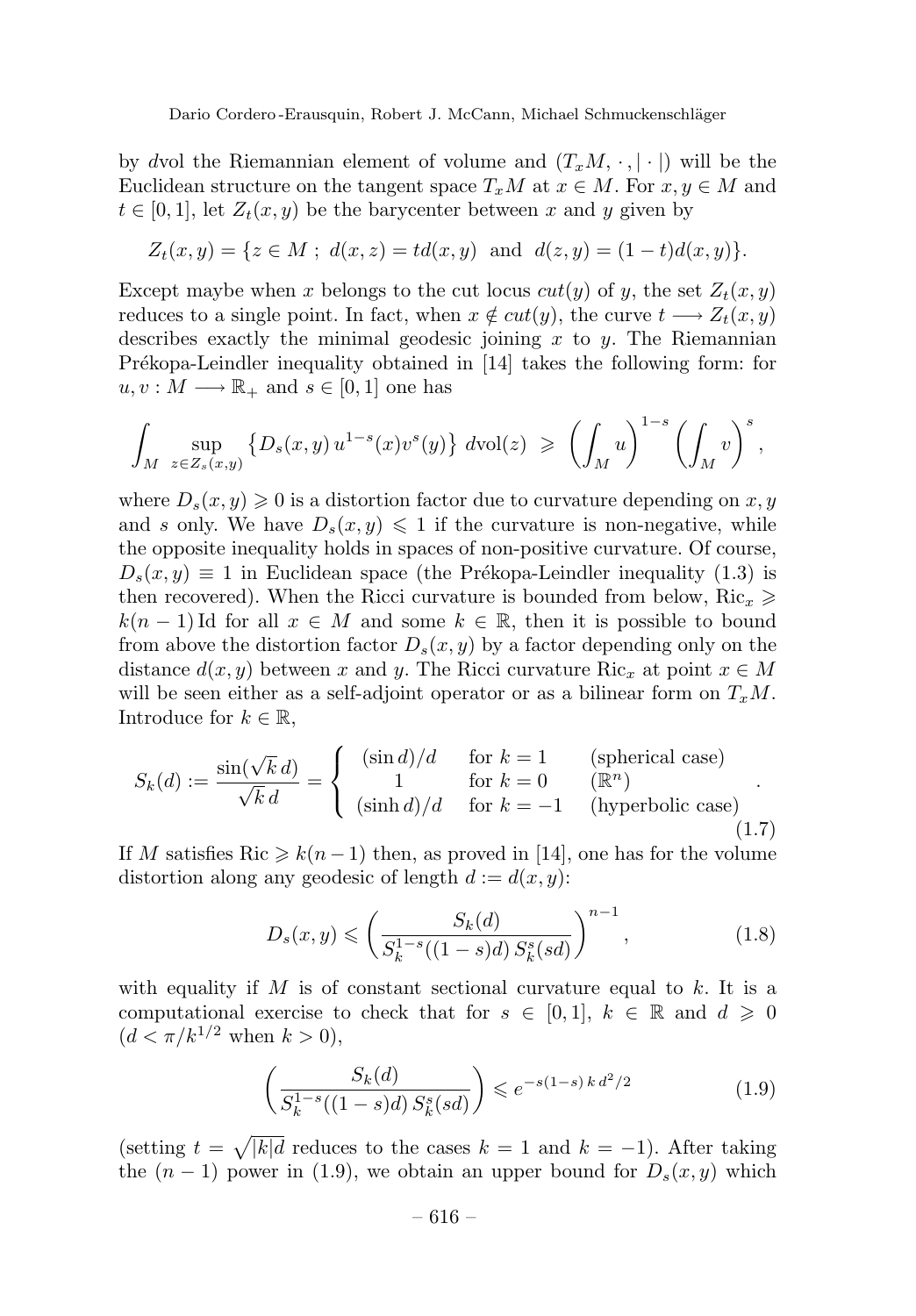depends on  $\lambda := k(n-1)$ . As a consequence, we obtain the following result which was therefore implicitly already contained in [14].

THEOREM 1.3 (RIEMANNIAN INEQUALITY).  $-$  Assume that, for some  $\lambda \in \mathbb{R}$ , the Ricci curvature on *M* verifies:

$$
\text{Ric}_x \geq \lambda \text{Id} \qquad \forall x \in M. \tag{1.10}
$$

If  $u, v, w : M \to \mathbb{R}_+$  and  $s \in [0, 1]$  are such that, for every  $x, y \in M$  and  $z \in Z_s(x, y)$ ,

$$
w(z) \geqslant e^{-\lambda \, s(1-s) \, d^2(x,y)/2} \, u^{1-s}(x) v^s(y),\tag{1.11}
$$

 $then,$  $\int_M w \geqslant \left(\int$ *M*  $u\bigg)^{1-s}$ *M*  $\bigg\{v\bigg\}^s$ .

By comparing  $(1.4)$  and  $(1.6)$  with  $(1.10)$  and  $(1.11)$ , we see once again the analogy between the curvature of the potential *V* and the curvature of the manifold. However, we would like to push forward our investigation and consider, on our Riemannian manifold *M*, a measure  $d\mu = e^{-V} dvol$  with a potential  $V : M \longrightarrow \mathbb{R}$ . What weighted form of the Prékopa-Leindler inequality can we expect? Of course, following the Euclidean method, we may combine  $(1.4)$  with  $(1.10)$  to obtain an inequality, but that is not what we have in mind. We seek instead an inequality which allows the curvature of the manifold to be compensated by the curvature of the potential, and vice versa. Following the work of Bakry and Emery, we are willing to assume

$$
\text{Hess}_x V + \text{Ric}_x \ge \lambda \text{Id} \qquad \forall x \in M \tag{1.12}
$$

for some  $\lambda \in \mathbb{R}$ . It is not clear whether such an assumption can be handled with our Riemannian versions  $[14]$  of the Prékopa-Leindler inequality. But in any case, one of the aims of this paper is to present an alternative approach to such inequalities. We will of course use, as before, optimal mass transport on *M*. But we will make a more direct use of its connection with Jacobi fields along geodesics, and of the related ODE's. The main result is, as expected, a weighted version of the Prékopa-Leindler inequality on manifolds.

THEOREM 1.4 (WEIGHTED VERSION). — Let  $\mu$  be a measure on *M* of the form  $d\mu = e^{-V}$  *dvol where V* and the Ricci curvature verify (1.12) for some  $\lambda \in \mathbb{R}$ . Let  $s \in [0,1]$  and  $f, g, h : M \longrightarrow \mathbb{R}_+$  be such that,  $\forall x, y \in M$  $and z \in Z_s(x, y),$ 

$$
h(z) \geqslant e^{-\lambda s(1-s)\,d^2(x,y)/2} \, f^{1-s}(x) \, g^s(y). \tag{1.13}
$$

Then, 
$$
\int_M h \, d\mu \ge \left( \int_M f \, d\mu \right)^{1-s} \left( \int_M g \, d\mu \right)^s.
$$

$$
- 617 -
$$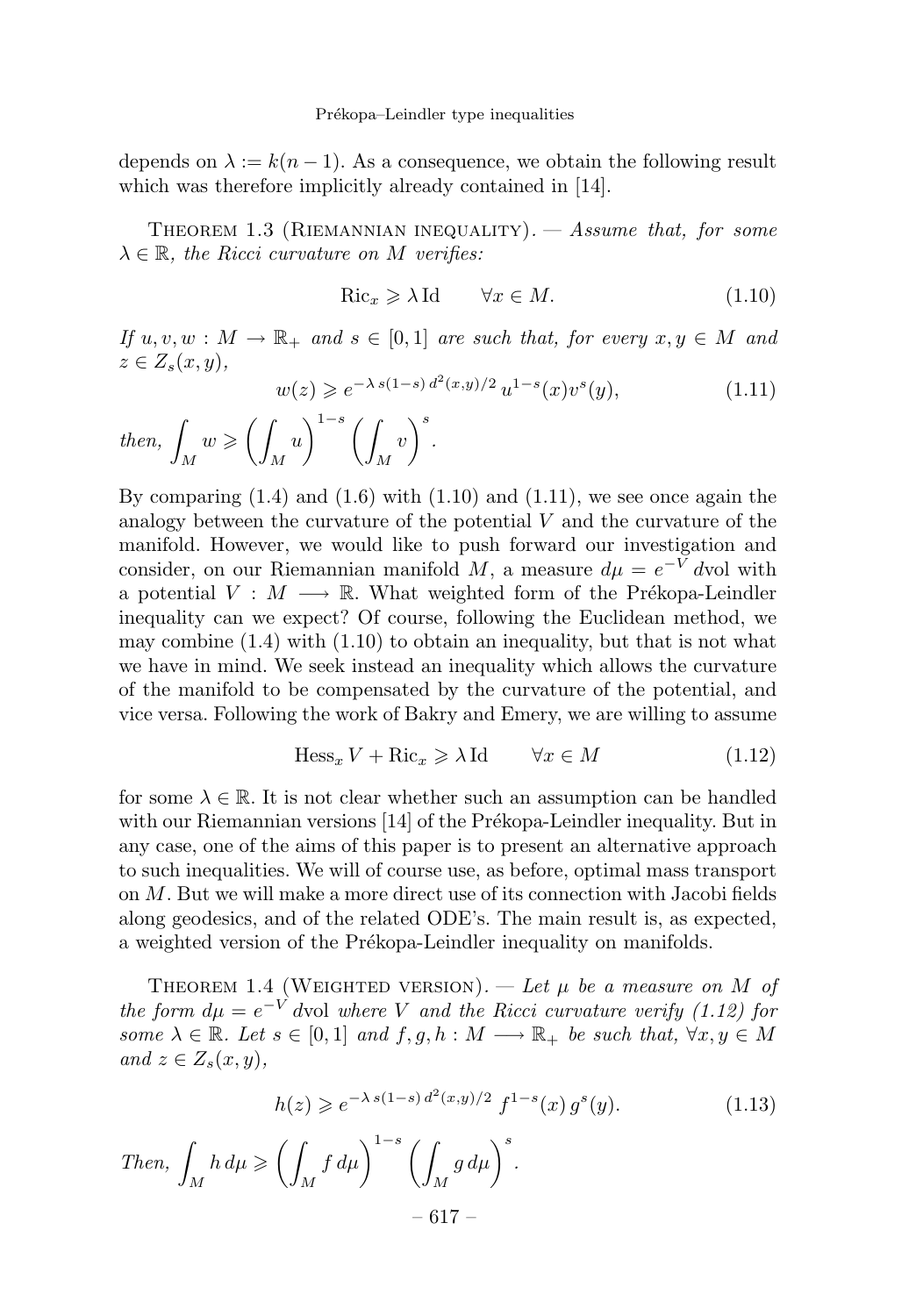Concentration of measure inequalities can be recovered following the ideas of Maurey's  $(\tau)$ -property. Let us assume that  $\mu$  is a *probability* measure on *M* of the form  $d\mu = e^{-V}$  *dvol verifying (1.12).* Then, by applying the previous result for  $s = 1/2$  and  $h \equiv 1$ , we obtain that for every  $\varphi : M \longrightarrow \mathbb{R}$ ,

$$
\int_{M} e^{-\varphi} d\mu \int_{M} e^{Q_{\lambda}(-\varphi)} d\mu \leq 1, \text{ where } Q_{\lambda}\varphi(y) := \inf_{x \in M} \left( \lambda d^{2}(x, y) / 4 - \varphi(x) \right). \tag{1.14}
$$

Given a set  $A \subset M$ , we can apply this inequality with  $\varphi(y) = 0$  on A and  $+\infty$  outside *A*. Setting  $d(\cdot, A) := \inf_{x \in A} d(\cdot, x)$ , one gets

$$
\int_M e^{\lambda d^2(\cdot,A)/4} \, d\mu \leqslant \mu(A)^{-1},
$$

and therefore  $\mu(\lbrace x \in M; d(x, A) \geq \varepsilon \rbrace) \leq \mu(A)^{-1} e^{-\lambda \varepsilon^2/4}$ . This type of concentration of measure inequality was first proved on compact Riemannian manifolds with positive Ricci curvature  $(V = 0$  and  $d\mu = dvol/vol(M)$ by Gromov and Milman [19]. The reader can consult Ledoux [23] for references and backgroud.

Theorem 1.4 is the main new result of the paper. It clearly extends the weighted Prékopa-Leindler inequality from Euclidean space stated in Theorem 1.2. Our other results consist mainly of proofs which give new insights into known results  $\sim$  as in the case of the Bakry-Emery criterion (Theorem 4.1) — or else lend rigour to heuristic arguments — as in the case of Otto and Villani's [35] displacement semiconvexity of Riemannian entropy (Theorem 5.1).

The organization of the paper is as follows. The next section §2 recalls some relevant facts about mass transport and about its link to Jacobi fields. Then, in section §3 we recall a useful Lemma on the determinant of a matrix of Jacobi fields and use it to prove Theorem 1.4. Section §4 is devoted to logarithmic Sobolev and transport inequalities for a measure  $\mu$  with density  $e^{-V}$  under the assumption (1.12). We shall give a mass transportation proof of a criterion of Bakry and Emery. A unified point of view on log-Sobolev and transport inequalities is given in section §5 with study of the displacement convexity of the entropy functional

$$
E(u) := \int_M u \log u + \int_M uV \tag{1.15}
$$

### **2. Mass transport and Jacobi fields**

We will recall several results taken from our earlier works [32] and [14] concerning optimal transport on Riemannian manifolds. All the results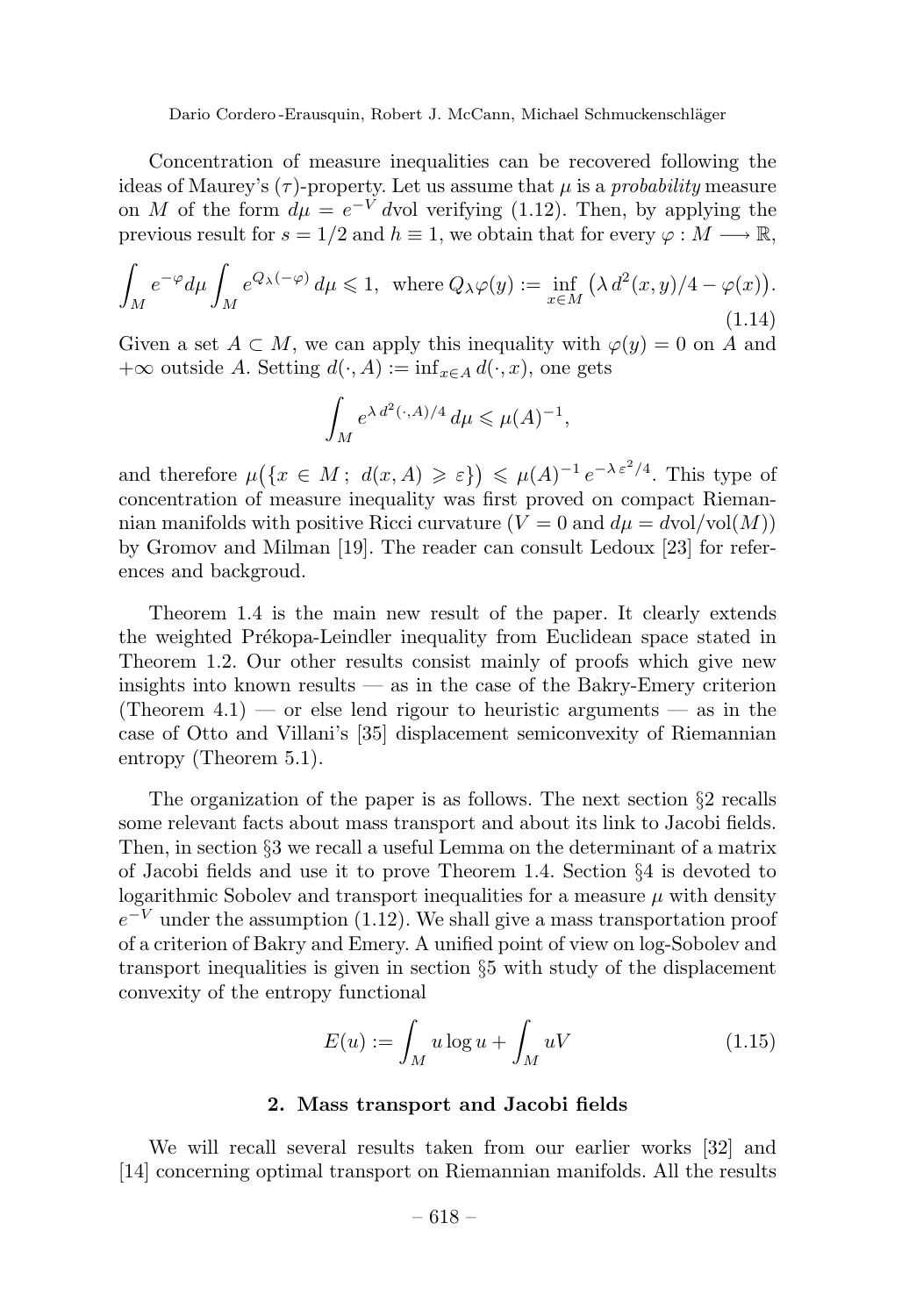#### Prékopa–Leindler type inequalities

needed for the proof of Theorem 1.4 are collected in Proposition 2.1. The reader is free to take this proposition for granted and to jump to the next section. However, without the explanations we collect below, it appears as a rather mysterious black box.

Let us start from the classical Euclidean theory of mass transport.

The interplay between mass transport and geometric functional analysis (and Brunn-Minkowski theory) has a long history and we would like to mention a few steps relevant for the present work. In 1957, Knothe [20] gave a proof of the Brunn-Minkowski inequality using mass transport. The map constructed by Knothe, sometimes referred to as the Knothe map, was later used by Gromov [33] to give a direct proof of the Euclidean isoperimetric inequality in its functional form. In the mid nineteen-eighties, a completely different mathematical landscape led Brenier to discover a new mass transportation map by solving a variational problem [10]. Connections between the resulting *optimal* map and the isoperimetric [42], Brunn-Minkowski [31], and Prékopa-Leindler [29] inequalities were discovered independently by Trudinger [42] and McCann [29, 31] (whose *displacement convexity* inequalities are based on this map). Shortly afterward, Barthe [5] used the same map to prove deep convolution inequalities. Since then, the Brenier map has found many interesting geometric applications. For instance, it has been used to derive Aleksandrov-Fenchel inequalities by Alesker, Dar, and Milman [1], and to derive sharp Sobolev and related inequalities on  $\mathbb{R}^n$  [15] and on bounded domains [26] by Cordero-Nazaret-Villani [15] and Maggi-Villani [26]. One can consult Villani's book [43] for more details and background on optimal mass transportation theory.

The result of Brenier [10], as improved by McCann [30], is as follows. Let  $\mu$  and  $\nu$  be two probability measures on  $\mathbb{R}^n$  and assume that  $\mu$  is absolutely continuous with respect to Lebesgue measure. Then, there exists a convex function  $\varphi$  such that  $\nu$  is the image measure of  $\mu$  under the map  $T = \nabla \varphi$  (we say that  $\nabla \varphi$  pushes-forward or transports  $\mu$  onto  $\nu$ ). Let us recall that given two (Borel) measures  $\mu$  and  $\nu$  on some measurable (topological) space, one says that  $\nu$  is the *image measure* (or *push-forward*) of  $\mu$  under the (Borel) map *T* if,

$$
\int b \circ T d\mu = \int b d\nu, \tag{2.1}
$$

for every nonnegative Borel function *b*. Equivalently,  $\nu(B) = \mu(T^{-1}(B))$  for every Borel set *B*. In this case we may write either  $\nu = T(\mu)$  or  $\nu = T_{\mu}\mu$ .

The map  $T = \nabla \varphi$  between  $\mu$  and  $\nu$  is uniquely determined and is sometimes called the Brenier map or Brenier-McCann map. It is known to solve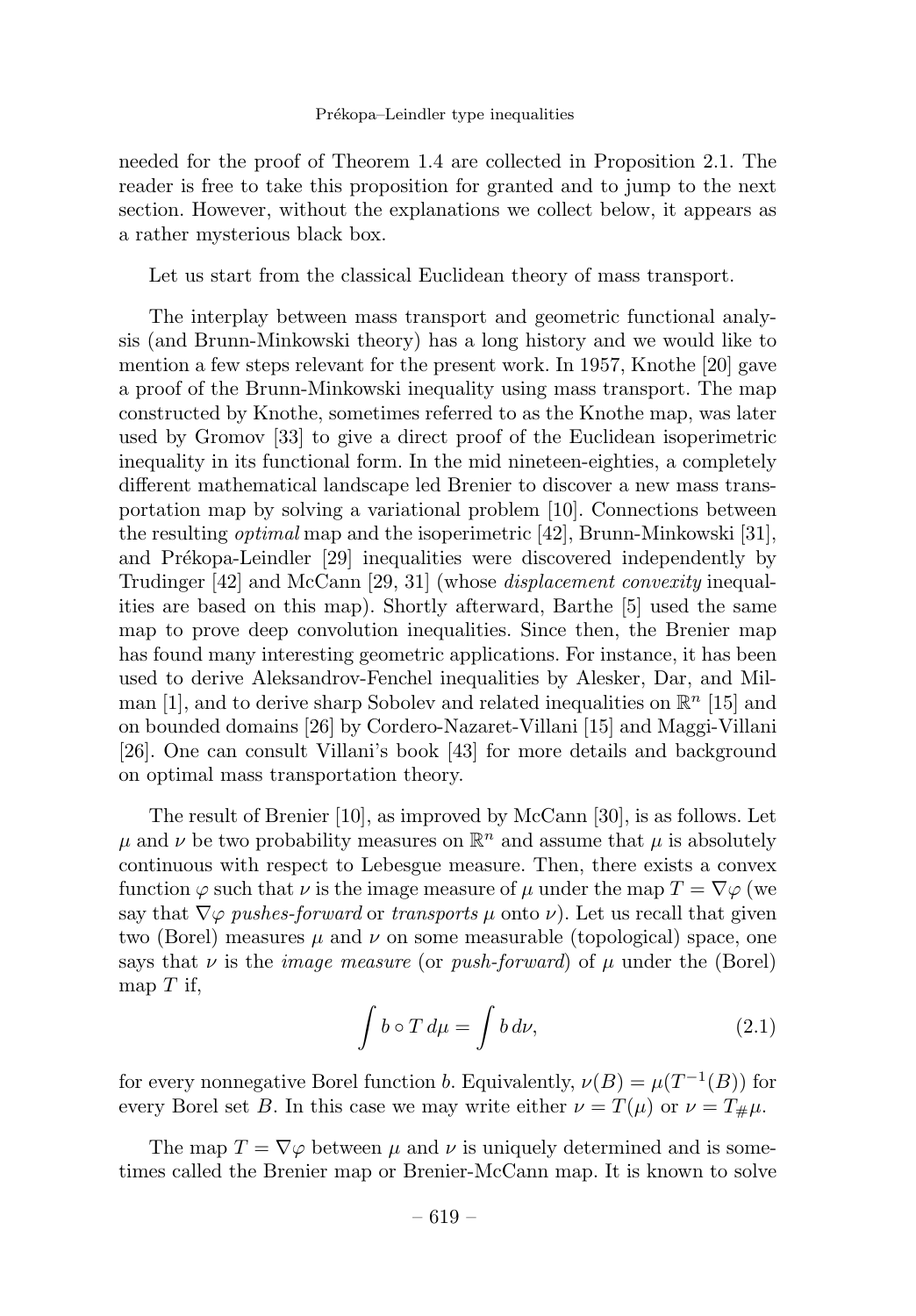Monge's optimization problem: among all maps transporting *µ* onto *ν*, find *T* as close to the identity map as possible in the least-square sense, i.e. in  $L^2((\mathbb{R}^n,\mu);\mathbb{R}^n)$ . An important feature of this map is that its Jacobian matrix Hess  $\varphi \geqslant 0$  is symmetric and non-negative definite, which makes various matrix inequalities available.

It is a priori not obvious how the map  $T = \nabla \varphi$  should generalize to Riemannian manifolds. In order to focus on the displacement, it is convenient to introduce  $\theta(x) := \varphi(x) - |x|^2/2$  so that *T* takes the form  $T(x) := x + \nabla \theta(x)$ . Of course, the inequality Hess  $\theta \ge -I$  satisfied by  $\theta$  (distributionally) is less familiar to interpret than convexity of  $\varphi$ : the directional derivatives  $\partial_{nn}^2 \theta(x)$ can take either sign, depending on whether  $T(x)$  expands or contracts locally, but they are bounded below since the contraction is not so severe as to become orientation reversing.

Brenier's result was extended to Riemannian manifolds by McCann [32]. Let  $\mu$  and  $\nu$  be two probability measures on M and suppose  $\mu$  is absolutely continuous with respect to *d*vol. For technical reasons, it is simplest to assume that the probability measures  $\mu$  and  $\nu$  are compactly supported. Then, there exists a function  $\theta : M \longrightarrow \mathbb{R}$  such that  $-\theta$  is  $d^2/2$ -concave and such that *ν* is the image measure of  $\mu$  under the map  $F(x) = \exp_x(\nabla \theta(x))$ . This map is uniquely defined and will be called the optimal map pushing  $\mu$  forward to  $\nu$ , because it again minimizes the mean-square Riemannian distance to the identity map, the mean being computed with respect to  $\mu$ . Of course, it remains to clarify what *d*<sup>2</sup>/2-concavity of  $\varphi$  means. One precise definition is that  $\varphi = Q_2^2(\varphi)$  with  $Q_2$  from (1.14); see also [32, 14]. We only summarize the properties which are needed for our work. Again, the explanations below are given solely as a motivation for Proposition 2.1.

First, *θ* is locally Lipschitz and therefore the map *F* is well defined almost everywhere. In fact, it was proved in [14] that  $\theta$  has almost everywhere a second order derivative (in a suitable sense) and that almost everywhere  $F(x) \notin cut(x)$ . To be more specific,  $\theta$  is locally semi-convex in the sense that for every  $x_0$ , there exists  $C \geq 0$  such that the function  $x \rightarrow \theta(x) + Cd^2(x, x_0)$  is locally geodesically convex around  $x_0$ . As a consequence, its distributional second derivative is a measure given by the sum of an absolutely continuous part and a nonnegative singular part. In [14] we used the notion of Hessian in the sense of Aleksandrov, which means we say Hess<sub>x</sub></sub>  $\theta$  exists at  $x \in M$  if  $\nabla \theta(x)$  exists and if there exists a symmetric matrix  $H_x$  such that, for every direction  $u \in T_xM$ ,

$$
\theta(\exp_x(tu)) = \theta(x) + t\nabla\theta(x) \cdot u + \frac{t^2}{2}H_x(u) \cdot u + o(t^2).
$$

We then write  $Hess_x \theta := H_x$ . For a locally semi-convex function, the Hes-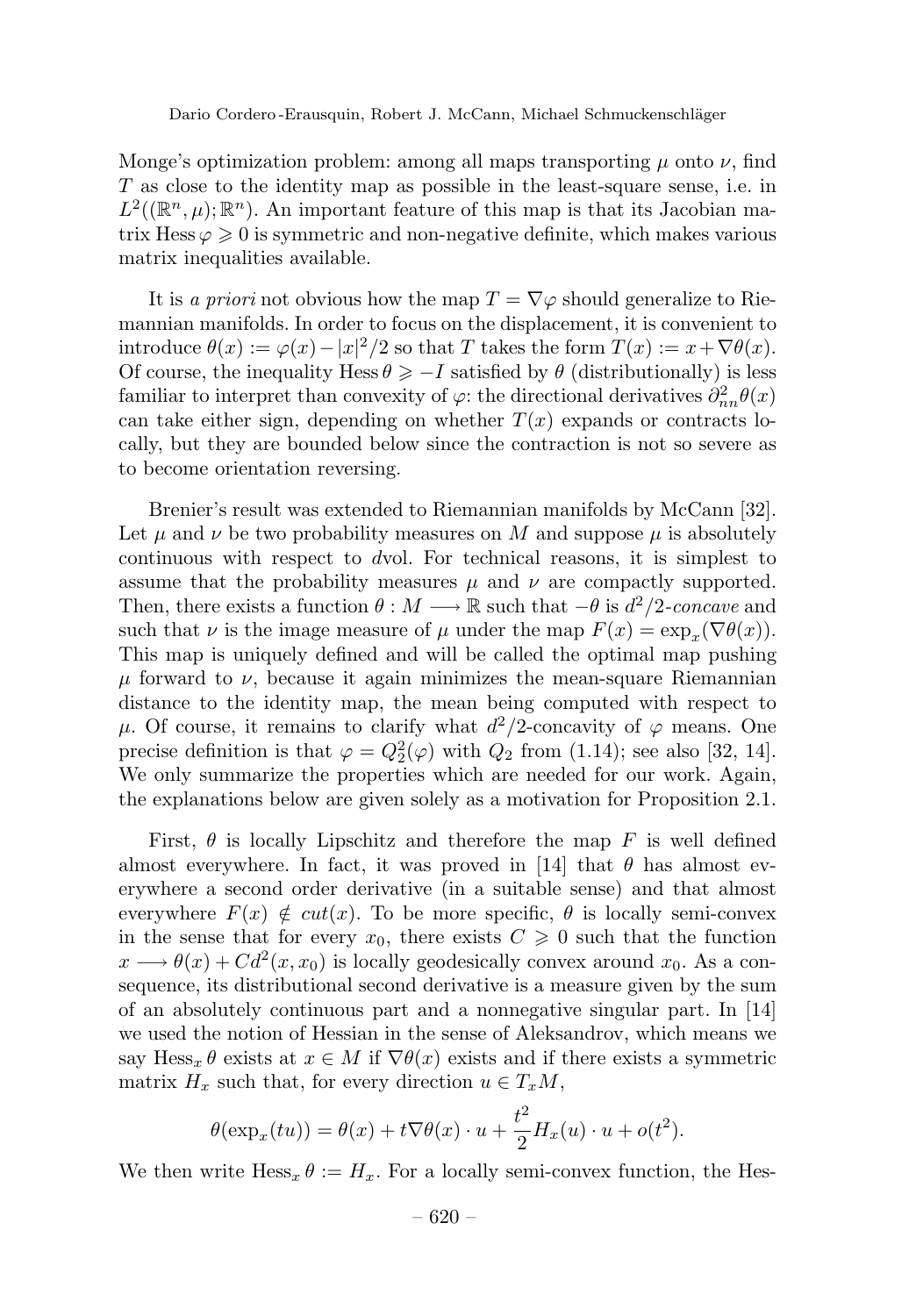sian in the sense of Aleksandrov exists almost everywhere and coincides almost everywhere with the absolutely continuous part of the distributional second derivative.

The  $d^2/2$ -concavity of  $-\theta$  implies

$$
\left[\text{Hess}_x \, d_{F(x_0)}^2 / 2 + \text{Hess}_x \, \theta\right]_{x=x_0} \geq 0\tag{2.2}
$$

for almost every  $x_0$  in the support of  $\mu$ , where  $d_y(\cdot) := d(\cdot, y)$  for  $y \in M$ . Note that the function  $d_{F(x_0)}^2$  is smooth around *x* when  $x \notin cut(F(x_0))$ . In the Euclidean case,  $F(x) = \exp_x \nabla \theta(x)$  with (2.2) reduces to  $T(x) =$  $x + \nabla \theta(x)$  with Hess  $\theta \ge -I$ , and we therefore see that the map *F* encodes part of the geodesic structure of *M*.

Let us assume that  $\mu$  and  $\nu$  have densities  $u_0$  and  $u_1$ , respectively. It is natural to expect from (2.1) that  $u_0(x) = u_1(F(x)) |\det dF_x|$ . This is true in some weak sense. Let us *define dF* almost everywhere by  $dF_{x_0} := Y(H +$ Hess<sub>*x*<sup>0</sup></sub> $\theta$ ), where the matrices *Y* and *H* are defined, when  $F(x_0) \notin cut(x_0)$ , by

 $Y := d[\exp_{x_0}]_{\nabla \theta(x_0)}$  and  $H = [\text{Hess}_x d_{F(x_0)}^2/2]_{x=x_0}$ .

Then  $u_0(x) = u_1(F(x))$  det  $dF_x$  holds  $d\mu$ -almost everywhere. We now interpolate between the identity and the optimal map: Given  $F$  and  $t \in [0,1]$ , we introduce

$$
F_t(x) := \exp_x(t\nabla\theta(x)).
$$

Observe that if  $F(x) \notin cut(x)$ , then  $t \longrightarrow F_t(x) = Z_t(x, F(x))$  is the minimal geodesic joining  $x = F_0(x)$  to  $F(x) = F_1(x)$ . Note also that for every *y* (close to *x*) the curve  $t \longrightarrow F_t(y)$  is a again a geodesic. Therefore, it is natural to expect that  $t \longrightarrow d(F_t)_x$  defines a matrix of Jacobi fields (in an orthonormal moving frame) along the geodesic  $t \rightarrow F_t(x)$ .

A Jacobi field is obtained by considering any perturbation of a geodesic by geodesics (see for instance [17] for a more detailed presentation). Let  $\gamma : [0,1] \to M$  be a geodesic. Consider a perturbation  $\gamma_s$  of  $\gamma$  by a geodesic  $[0,1] \ni t \longrightarrow \gamma_s(t)$  for each  $s \in (-\varepsilon,\varepsilon)$ , with  $\gamma_0 = \gamma$ . Introduce, for a fixed  $t \in [0, 1],$ 

$$
J(t) := \frac{d}{ds}\Big|_{s=0} \gamma_s(t).
$$

Since  $\gamma_0 = \gamma$ , we have  $J(t) \in T_{\gamma(t)}M$ . The vector field  $t \longrightarrow J(t)$  along  $\gamma$  is called a Jacobi field. It satisfies the following linear differential equation

$$
\nabla^2_{\dot{\gamma}(t)} J(t) + R_{\gamma(t)}(\dot{\gamma}(t), J(t))\dot{\gamma}(t) = 0.
$$
  
- 621 -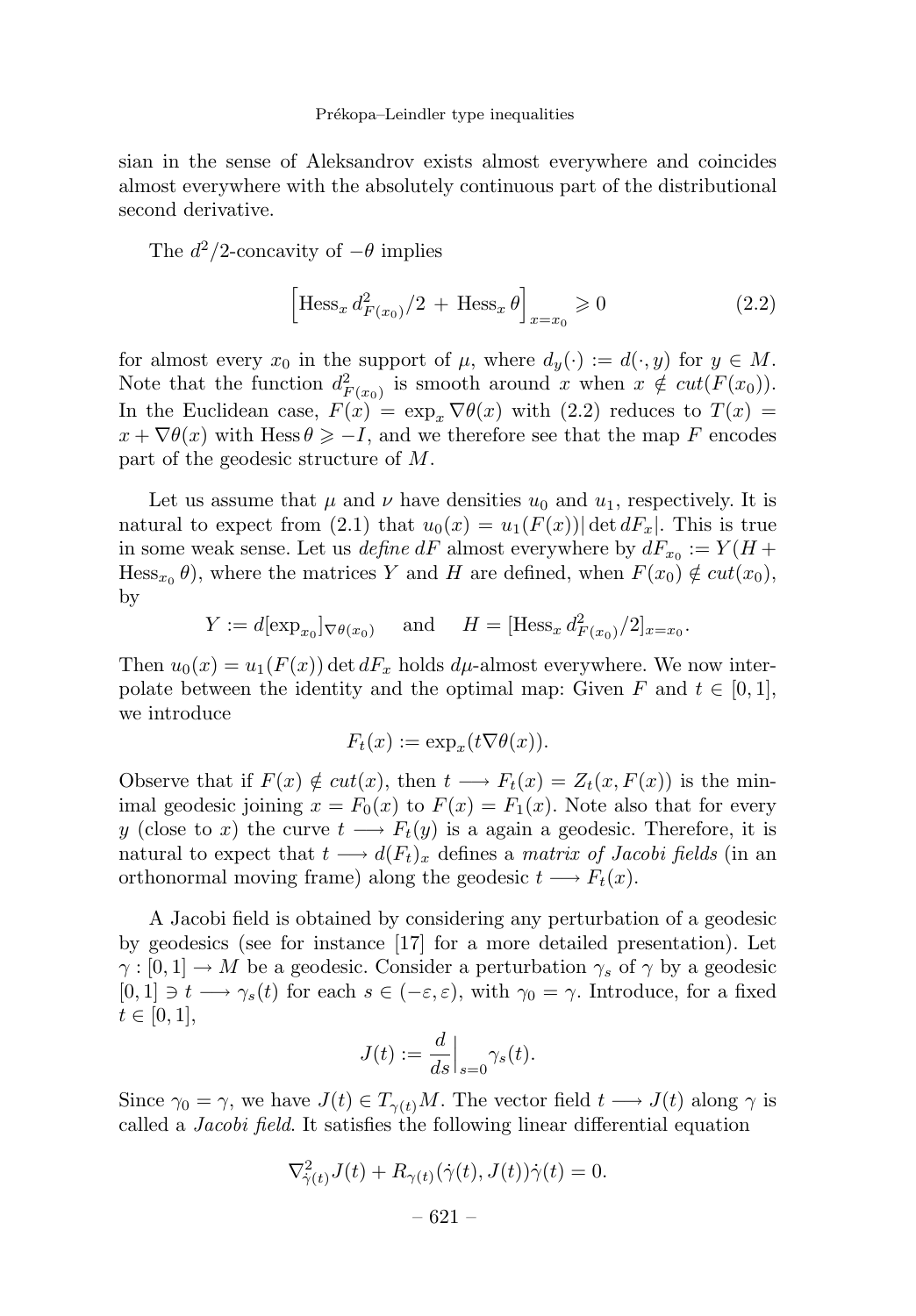where  $\dot{\gamma}(t) := \frac{d\gamma}{dt}(t), \nabla^2_{\dot{\gamma}(t)}$  denotes the second covariant derivative along  $\gamma$ , and  $R_x: T_xM \times T_xM \times T_xM \longrightarrow T_xM$  is the Riemann curvature tensor at  $x \in M$ . Since Jacobi's equation is second order, a Jacobi field is uniquely determined by  $J(0)$  and  $\nabla_{\dot{\gamma}(t)}J(0)$ . It is very convenient to introduce a moving frame and to work with the coordinates of Jacobi fields. Let  $e_1(0), \ldots, e_n(0)$ be an orthonormal basis of  $T_{\gamma(0)}M$  and consider the parallel transport of this basis along *γ*. We obtain an orthonormal basis of  $T_{\gamma(t)}M$  denoted by  $e_1(t), \ldots, e_n(t)$ . As usual, we will impose that  $e_1(t)=\dot{\gamma}(t)/|\dot{\gamma}(t)|$  for all  $t \in [0,1]$ . Let  $Y(t) \in \mathbb{R}^n$  be the coordinates of a Jacobi field  $J(t)$  in the basis  $e_1(t), \ldots, e_n(t)$ . Then  $t \longrightarrow Y(t)$  satisfies a second order linear ODE:

$$
Y''(t) + R(t)Y(t) = 0
$$
\n(2.3)

for some symmetric matrix  $R(t)$ . The matrix  $R(t)$  is the matrix of the operator

$$
T_{\gamma(t)}M \longrightarrow T_{\gamma(t)}M
$$
  
\n
$$
v \longrightarrow R(\dot{\gamma}(t), v)\dot{\gamma}(t)
$$
 (2.4)

When  $M = \mathbb{R}^n$ , we have  $R \equiv 0$ . More generally, R is of the form

$$
R = R^* = \begin{pmatrix} 0 & 0 \\ 0 & D \end{pmatrix},
$$

and the trace of  $R(t)$  gives the Ricci curvature in the direction  $\dot{\gamma}(t)$ :

$$
\operatorname{tr} R(t) = \operatorname{Ric}_{\gamma(t)}(\dot{\gamma}(t), \dot{\gamma}(t)).
$$

For example,  $D = I_{n-1}$  and  $\text{tr } R = n-1$  in the case of the sphere  $M = S^n$ .

Let us come back to our optimal transport map  $F_t(x) = \exp_x(t\nabla\theta(x))$ . As before, it is possible to compute in some weak sense the differential of *Ft*:

$$
d(F_t)_{x_0} := Y(t)(H(t) + t \operatorname{Hess}_{x_0} \theta)
$$

where the matrices  $Y(t)$  and  $H(t)$  are defined, when  $F(x_0) \notin cut(x_0)$  (and therefore  $F_t(x_0) \notin cut(x_0)$ , by

$$
Y(t) := d[\exp_{x_0}]_t \nabla \theta(x_0)
$$
 and  $H(t) = [\text{Hess}_x d_{F_t(x_0)}^2/2]_{x=x_0}.$ 

It is easy to see that  $A(t) := d(F_t)_x$  defines a matrix of Jacobi fields along the geodesic  $t \longrightarrow F_t(x)$  with the properties  $A(0) = I$  and  $A'(t) = \text{Hess}_x \theta$ . One can prove that the image of  $u_0(x) dx$  under the map  $F_t$  defines a probability measure which has a density. If we denote by *u<sup>t</sup>* this density, then we have again,  $u_0(x) dx$ -almost everywhere,

$$
u_0(x) = u_t(F_t(x)) \det d(F_t)_x.
$$
\n
$$
(2.5)
$$

$$
-622-
$$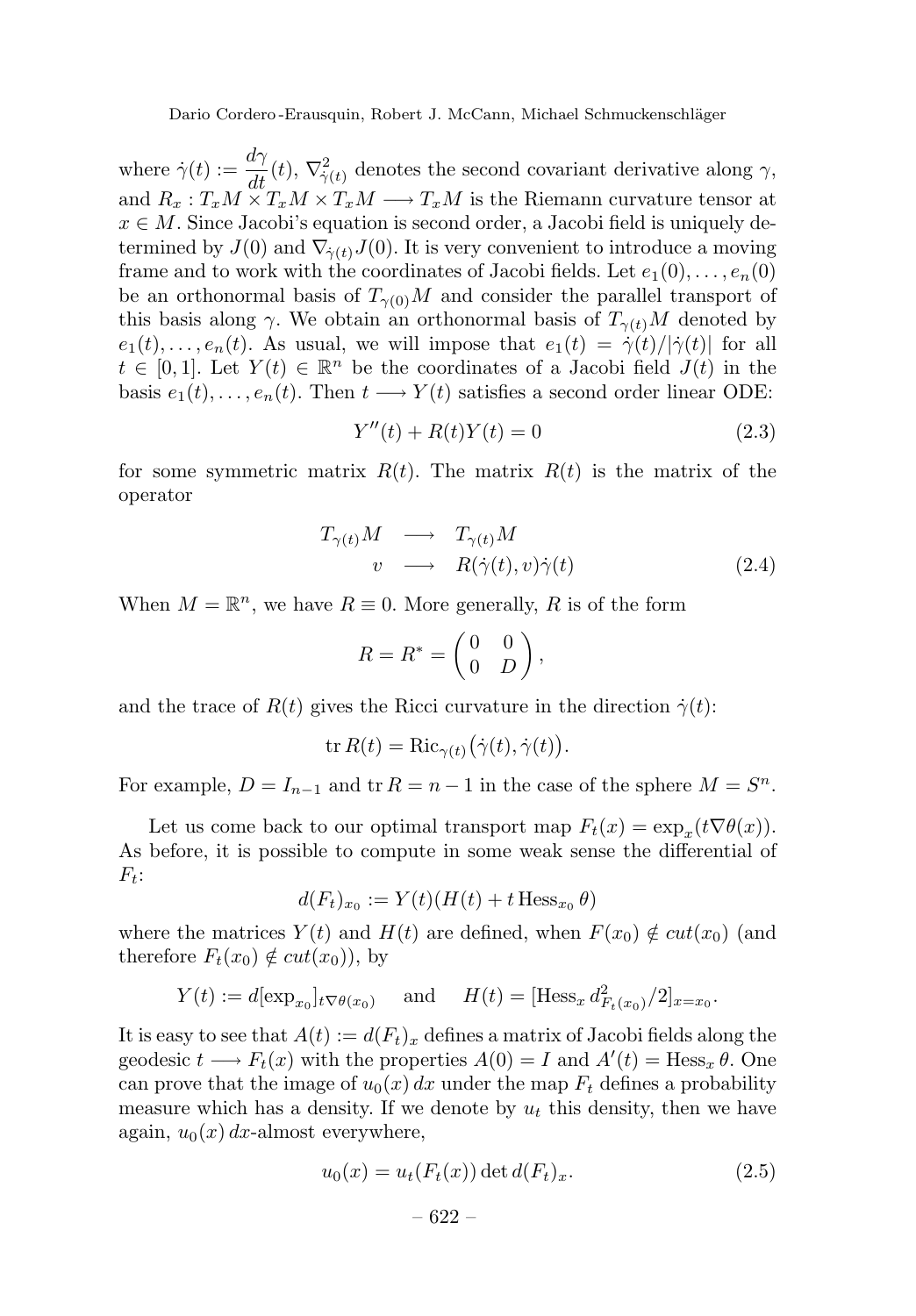One can also check that for every Borel set  $K \subset M$ , *Fs*(*K*)  $u_s =$  $\int_K u_0.$ We can now summarize all these properties in the following proposition. In fact, for the proof of Theorem 1.4, we shall not need any other property of the optimal map *F* besides those stated below: the reader can as well take this as a "definition" of the map *F*....

PROPOSITION 2.1 ([14]). — Let  $u_0$  and  $u_1$  be two compactly supported probability densities on the manifold *M* and let  $F(x) := \exp_x(\nabla \theta(x))$  be the optimal map pushing  $u_0(x)$  dvol(x) forward to  $u_1(y)$  dvol(y). Let us fix  $s \in [0,1]$  and set  $F_t(x) := \exp_x(t\nabla\theta(x))$  for every  $t \in (0,1)$ . Then there exists a  $\sigma$ -compact set  $K \subset M$  and a probability density  $u_s$  such that

$$
\int_{F_t(K)} u_t \, d\text{vol} = 1 \quad \text{for} \quad t \in \{0, s, 1\},
$$

and  $F(x) \notin cut(x)$  and  $Hess_x \theta$  exist for every  $x \in K$ .

Furthermore, if we introduce, for a fixed  $x \in K$ , the minimal geodesic  $\gamma_x(t) := F_t(x)$ , (joining  $x = \gamma(0)$  to  $F(x) = \gamma(1)$ ) we have

$$
u_0(x) = u_t(\gamma_x(t)) \det A_x(t) > 0 \quad \text{for} \quad t \in \{0, s, 1\}, \tag{2.6}
$$

where  $t \longrightarrow A_x(t)$  is the unique matrix of Jacobi fields along the geodesic *γ*<sub>*x*</sub> verifying  $A_x(0) = I$  and  $A'_x(0) = \text{Hess}_x \theta$ .

The need to specify  $s \in [0,1]$  in the previous Proposition is technical, not essential. We were not able to ensure the existence of a common *K* suitable for all  $t \in [0, 1]$ . Of course, one can find a set of full  $\mu$ -measure K suitable for any countable family of *t*'s.

# **3. Proof of Theorem 1.4**

It is clear from the preceding discussion that for geometrical applications of optimal transportation, it is essential to understand the behavior of the determinant of an invertible  $(\det A_x(t) > 0)$  matrix of Jacobi fields. We emphasize the next Lemma which is a well known comparison result in Riemannian geometry (see e.g. Chavel[12]). A (standard) proof is included for completeness.

LEMMA 3.1. — Let  $\gamma : [0,1] \longrightarrow M$  be a geodesic and  $t \longrightarrow A(t)$  and invertible matrix of Jacobi fields along  $\gamma$  such that  $A(0) = I$  and  $A'(0)$  is symmetric. If  $\varphi(t) := -\log \det A(t)$  and  $r(t) = \text{Ric}_{\gamma(t)}(\dot{\gamma}(t), \dot{\gamma}(t))$ , then for  $each t \in [0, 1],$ 

$$
\varphi''(t) - \frac{1}{n}\varphi'(t)^2 - r(t) \geqslant 0.
$$

– 623 –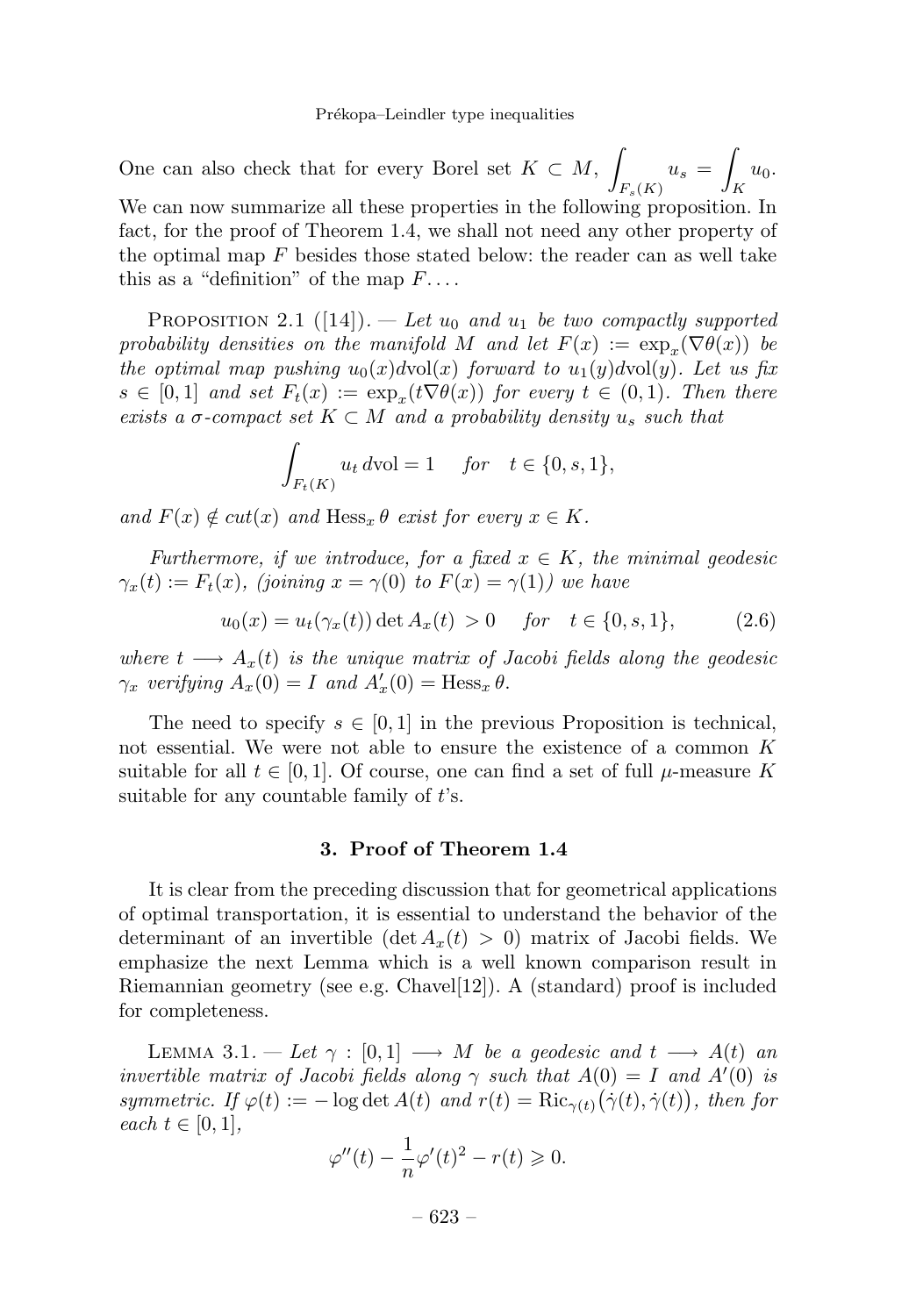$Proof.$  — Once the problem is expressed by using a moving frame along *γ*, it becomes rather elementary linear algebra. Recall that  $r(t)$  is exactly the trace of  $R(t)$  the matrix of the operator defined in  $(2.4)$ . By definition of Jacobi fields  $(2.3)$ , we have, for every  $t \in [0, 1]$ ,

$$
A''(t) + R(t)A(t) = 0.
$$

Besides the symmetry of  $R(t)$  and the invertibility of  $A(t)$ , we shall use that  $A(0) = I$  and that  $A'(0)$  is symmetric. Introduce  $B(t) := A'(t)A(t)^{-1}$ . We have  $\varphi'(t) = -\operatorname{tr} B$  and  $\varphi''(t) = -\operatorname{tr} B'$ . The important point is to check that *B* is symmetric. Note that

$$
B^* - B = A^{*-1}(A'^*A - A^*A')A^{-1}.
$$

The term  $A^*A - A^*A'$  is constant since, using  $R = R^*$ , we see that its derivative vanishes. Using that  $A^{\prime*}A - A^*A'$  is 0 at  $t = 0$  and therefore at every *t*, we conclude that  $B = B^*$ . Since  $A'A^{-1} + A(A^{-1})' = 0$ , we find  $B' = A''A^{-1} - B^2 = -R - B^2$  and so, after taking traces,

$$
\varphi'' = -\operatorname{tr} B' = \operatorname{tr} (B^2) + \operatorname{tr} R.
$$

To conclude, use Hölder's inequality  $tr(B^2) = tr(BB^*) \geq \frac{1}{n} (tr B)^2$ . Since tr  $B = -\varphi'$ , we indeed find that  $\varphi'' \ge \frac{1}{n} \varphi'^2 + \text{tr } R$ .

We can now prove the weighted version of the Riemannian inequality, Theorem 1.4. Let *f, g, h* be as in the Theorem. Without loss of generality we can assume that these functions are compactly supported and that  $\int_M f d\mu = \int_M g d\mu = 1$ . Our goal is to prove that  $\int_M h d\mu \geq 1$ .

The idea of the proof is to introduce the optimal map  $F(x) = \exp_x(\nabla \theta(x))$ pushing  $f d\mu$  forward to  $g d\mu$  and to compute the integral  $\int h(z) d\mu(z)$ using the change of variables  $z = F_s(x) := \exp_x(s\nabla\theta(x))$ . Then, the relation between the three functions  $f, g, h$  and the properties of  $\varphi(t) :=$  $-\log \det d(F_t)_x$  combine nicely to give the result. However, the lack of regularity of *F* prevents us from doing this directly. As a substitute we will use Proposition 2.1 and the density  $u_s$  of  $F_s \# (f d\mu)$  which satisfies the "change" of variable" formula (2.6). We will then prove that  $h e^{-V} \geq u_s$  which implies  $\int_M h d\mu \geq 1$ . Although we will no longer speak of optimal transport or of changing variables, for intuition it is important to bear in mind where the following computations came from.

For  $u_0(x) := f(x)e^{-V(x)}$  and  $u_1(y) := g(y)e^{-V(y)}$ , let  $u_s$  and *K* be as in the Proposition 2.1. Using the notation of that proposition, we see that it is enough to prove for every  $x \in K$  that

$$
h(\gamma_x(s))e^{-V(\gamma_x(s))} \geqslant u_s(\gamma_x(s)).\tag{3.1}
$$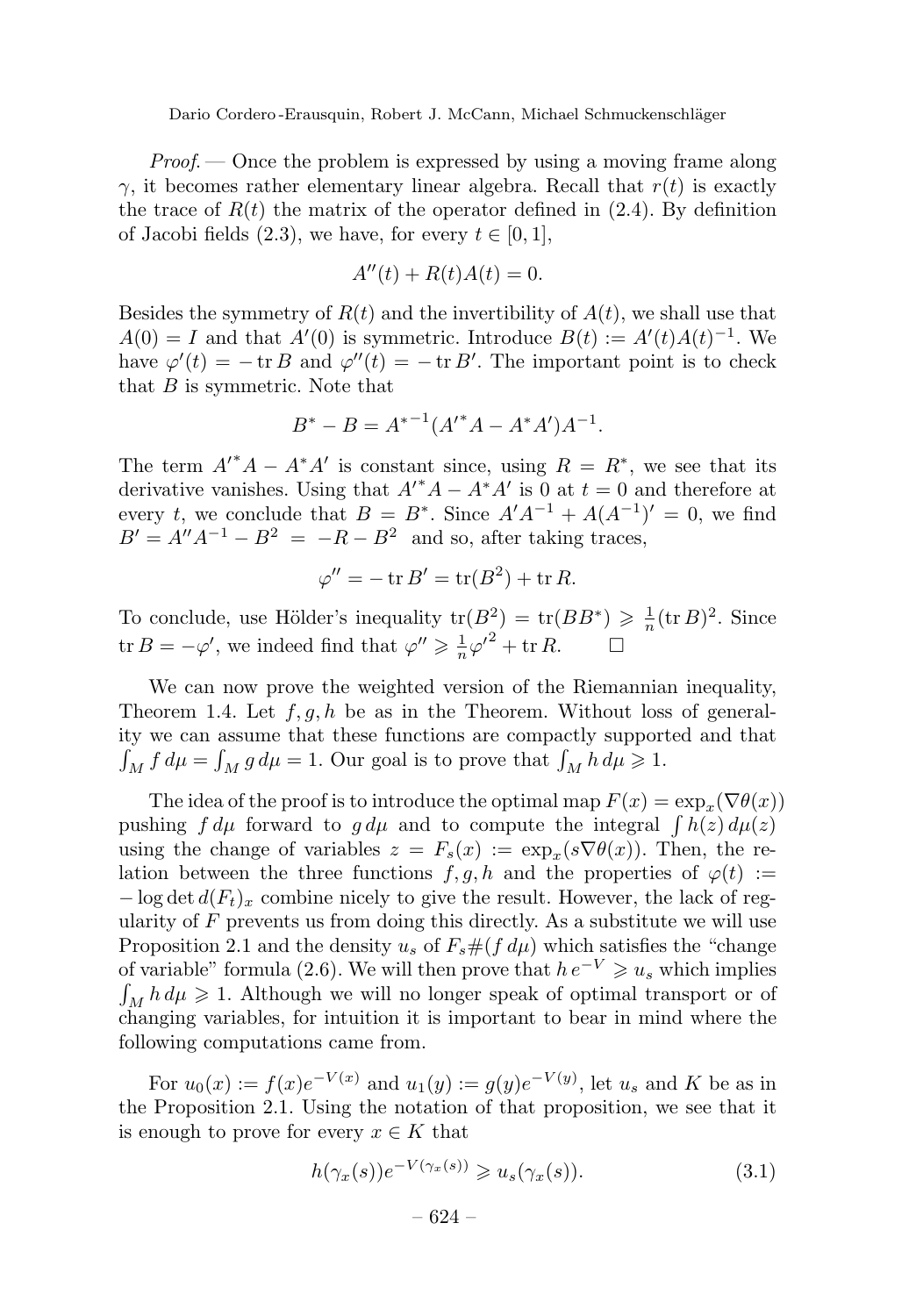Indeed, since  $\int$ {*γx*(*s*) ; *x*∈*K*}  $u_s(z) dz = 1$ , the previous inequality will give  $\int h \, du \geq 1$ .

Fix  $x \in K$  and denote by  $\gamma := \gamma_x : [0,1] \longrightarrow M$  the geodesic joining  $\gamma(0) = x$  to  $\gamma(1) = F(x)$ . Let  $A(t) := A_x(t)$  be the invertible matrix of Jacobi fields given by Proposition 2.1. The geodesic  $\gamma$  has constant speed equal to

$$
d := d(\gamma(0), \gamma(1)) = |\dot{\gamma}(t)| \qquad \forall t \in [0, 1].
$$

If we set  $\varphi(t) := -\log \det A(t)$  for every  $t \in [0, 1]$ , we have in particular:

$$
f(\gamma(0)) e^{-V(\gamma(0))} = g(\gamma(1)) e^{-V(\gamma(1)) - \varphi(1)}
$$

and

$$
f(\gamma(0)) e^{-V(\gamma(0))} = u_s(\gamma(s)) e^{-\varphi(s)}.
$$

We have, using the assumption (1.13) of Theorem 1.4 with  $x = \gamma(0)$  and  $y = \gamma(1)$ , and the previous equations:

$$
\frac{h(\gamma(s))e^{-V(\gamma(s))}}{u_s(\gamma(s))} \geq \frac{f^{1-s}(\gamma(0))g^s(\gamma(1))e^{-V(\gamma(s))-\lambda s(1-s)\,d^2/2}}{u_s(\gamma(s))}
$$

$$
= \exp\left\{(1-s)V(\gamma(0)) + sV(\gamma(1)) - V(\gamma(s)) + s\varphi(1) - \varphi(s) -\lambda s(1-s)\,d^2/2\right\}.
$$

Thus, in order to get  $(3.1)$ , it is enough to prove that

$$
(1-s)V(\gamma(0)) + sV(\gamma(1)) - V(\gamma(s)) + s\varphi(1) - \varphi(s) \ge \lambda \, s(1-s) \, d^2/2. \tag{3.2}
$$

Noticing that  $\varphi(0) = 0$ , we see that (3.2) is equivalent to

$$
(1 - s)\alpha(0) + s\alpha(1) - \alpha(s) \ge \lambda s(1 - s) d^2/2.
$$
 (3.3)

where,

$$
\alpha(t) := V(\gamma(t)) + \varphi(t), \qquad \forall t \in [0, 1].
$$

We note that, for every  $t \in [0,1]$ , we have, using Lemma 3.1 and the assumption (1.12)

$$
\alpha''(t) = \text{Hess}_{\gamma(t)} V(\dot{\gamma}(t), \dot{\gamma}(t)) + \varphi''(t)
$$
  
\n
$$
\geq \text{Hess}_{\gamma(t)} V(\dot{\gamma}(t), \dot{\gamma}(t)) + \frac{1}{n} \varphi'(t)^2 + \text{Ric}_{\gamma(t)}(\dot{\gamma}(t), \dot{\gamma}(t))
$$
  
\n
$$
\geq (\text{Hess}_{\gamma(t)} V + \text{Ric}_{\gamma(t)}) (\dot{\gamma}(t), \dot{\gamma}(t))
$$
  
\n
$$
\geq \lambda |\dot{\gamma}(t)|^2
$$

Thus we have  $\alpha'' \ge \lambda d^2$  on [0, 1]. In view of (1.5), we get (3.3) and therefore (3.1). This ends the proof of Theorem 1.4.  $\Box$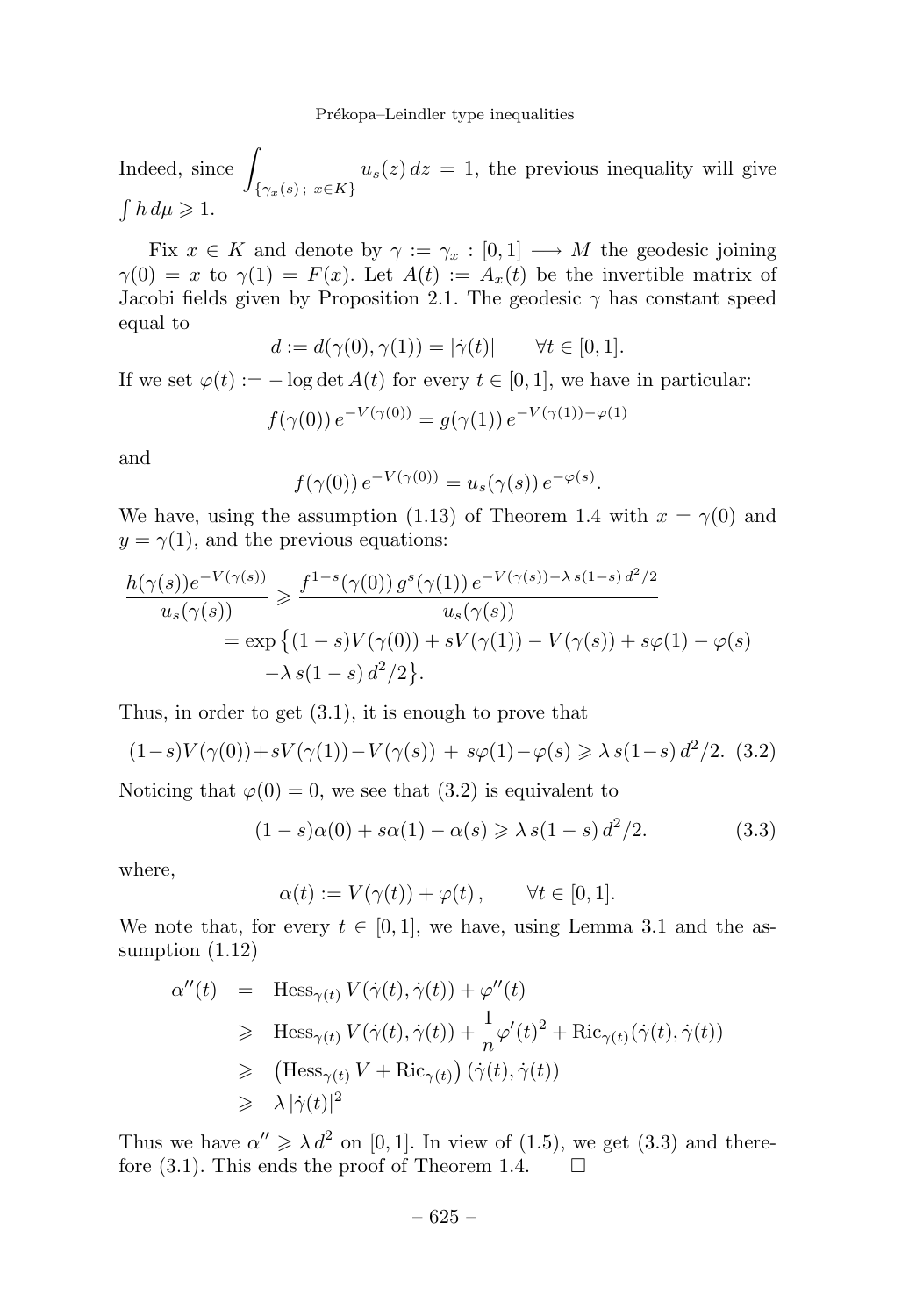## **4. On logarithmic Sobolev and transport inequalities**

For background and applications of logarithmic Sobolev inequalities we refer to the excellent surveys and book by Ledoux [21, 22, 23].

Given a probability measure  $\mu$  on M, the entropy w.r.t.  $\mu$  of a nonnegative function  $f : M \longrightarrow \mathbb{R}_+$  is defined by

$$
\operatorname{Ent}_{\mu}(f) := \int_{M} f \log f \, d\mu - \left( \int_{M} f \, d\mu \right) \log \int_{M} f \, d\mu
$$
\n
$$
= \int_{M} f \log f \, d\mu \quad \text{if} \int_{M} f \, d\mu = 1. \tag{4.1}
$$

The logarithmic Sobolev inequality we want to reproduce was proved by Bakry and Emery using semigroup tools.

THEOREM 4.1 (BAKRY AND EMERY  $[3]$ ). — Let  $\mu$  be a probability measure on *M* of the form  $d\mu = e^{-V}$  dvol, where *V* and the Ricci curvature verify  $\text{Hess}_x V + \text{Ric}_x \ge \lambda \text{Id}$  for all  $x \in M$  and some positive  $\lambda > 0$ . Then for every smooth function  $f : M \to \mathbb{R}_+$  we have:

$$
\operatorname{Ent}_{\mu}(f) \leqslant \frac{1}{2\lambda} \int_M \frac{|\nabla f|^2}{f} d\mu.
$$

Following the argument of Bobkov and Ledoux [6] inspired by [27], it is possible to derive by elementary but clever computations the previous inequality from Theorem 1.4. It is however instructive to give a direct proof using mass transport. A source of inspiration for us was the work of Otto and Villani [35] (after Otto's pioneering work [34]) on the relation between optimal transportation and log-Sobolev inequalities. In their paper, Otto and Villani gave a formal proof of Theorem 4.1 using optimal transport. However the arguments of their paper are quite different from those displayed in the present paper since they rely on the displacement interpolation and more precisely on the coupled Hamilton-Jacobi / transport system satisfied by the interpolated densities. The technicalities involved in this approach prevented them from giving a rigorous proof in the Riemannian case. We would like on the contrary to give a simple and direct proof along the lines of [13] and using the same techniques as above. In fact, as in [13], we will prove the following result from which log-Sobolev and transport inequalities can be recovered. As explained in the section to follow, (4.2) can be viewed as what Villani [43] has called the above-tangent formulation of displacement convexity for the entropy.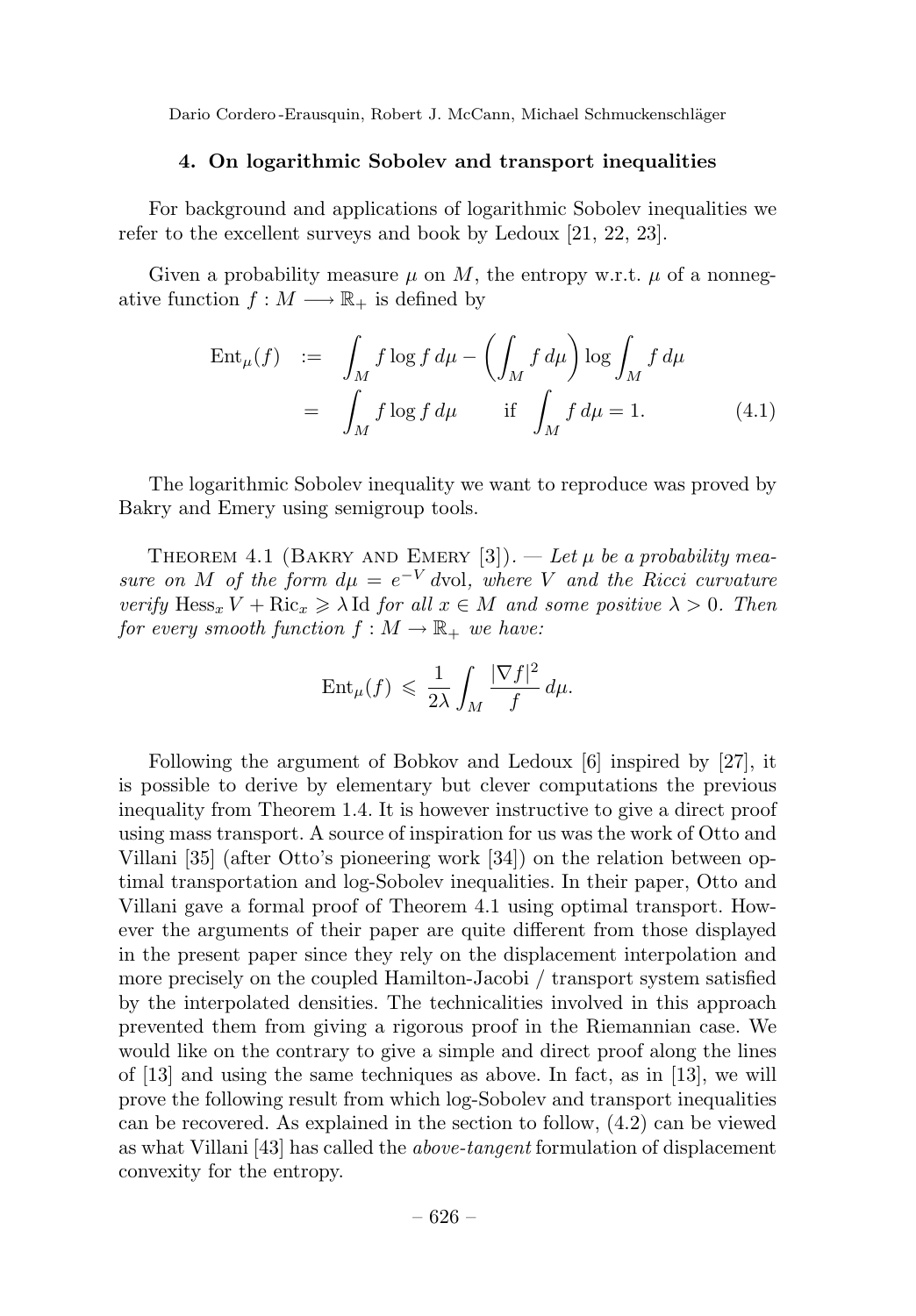THEOREM 4.2. — Let  $\mu$  be a probability measure on M of the form  $d\mu =$  $e^{-V}$  *dvol where V and the Ricci curvature verify*  $Hess_x V + Ric_x \ge \lambda Id$ for all  $x \in M$  and some  $\lambda \in \mathbb{R}$ . Let f and g be two smooth compactly supported nonnegative functions such that  $\vert$ *M*  $f d\mu =$ *M*  $g d\mu = 1$  and let  $F(x) := \exp_x(\nabla \theta(x))$  be the optimal map pushing  $f \, d\mu$  forward to  $q \, d\mu$ . Then one has

$$
\operatorname{Ent}_{\mu}(g) - \operatorname{Ent}_{\mu}(f) \geqslant \int \nabla f \cdot \nabla \theta \, d\mu + \frac{\lambda}{2} \int |\nabla \theta|^2 f \, d\mu. \tag{4.2}
$$

Let us explain how the logarithmic Sobolev inequality of Theorem 4.1 follows from Theorem 4.2. Without loss of generality we can assume that *f* is compactly supported and that  $\int f d\mu = 1$ . We now apply Theorem 4.2 with an arbitrary *g*. We use  $a^2/2 + b^2/2 \ge -ab$  in (4.2) in order to get

$$
\operatorname{Ent}_{\mu}(g) - \operatorname{Ent}_{\mu}(f) \geqslant -\frac{1}{2\lambda} \int_{M} \frac{|\nabla f|^{2}}{f} d\mu.
$$

Letting  $g \longrightarrow 1$  (or equivalently, taking the infimum over all  $g$ 's) we find the desired inequality

$$
\frac{1}{2\lambda} \int_M \frac{|\nabla f|^2}{f} d\mu \geq \text{Ent}_{\mu}(f).
$$

*Proof of Theorem 4.2.* — We will use the result and the notation of Proposition 2.1 relating the probability densities  $u_0(x) := f(x)e^{-V(x)}$  and  $u_1(y) := g(y)e^{-V(y)}$  with the optimal map  $F(x) = \exp_x(\nabla \theta(x))$  pushing forward  $u_0(x) dx$  to  $u_1(y) dy$ . By definition of the image measure we have

$$
\operatorname{Ent}_{\mu}(g) - \operatorname{Ent}_{\mu}(f) = \int \left(\log g \circ F - \log f\right) f d\mu.
$$

We fix  $x \in K$ ,  $\gamma = \gamma_x$  and  $A = A_x$  as in Proposition 2.1 (we shall not use the information about  $s \in [0,1]$ . We have, using  $F(x) = \gamma(1)$  and  $f(x)e^{-V(x)} = q(\gamma(1))e^{-V(\gamma(1))}\det A(1),$ 

$$
(\log g \circ F - \log f)(x) = \log g(\gamma(1)) - \log f(\gamma(0))
$$
  
=  $V(\gamma(1)) - V(\gamma(0)) - \log (\det A(1))$   
=  $\alpha(1) - \alpha(0)$ 

where  $\alpha(t) := V(\gamma(t)) - \log \det A(t)$  for every  $t \in [0, 1]$ . Setting  $\varphi(t) =$  $-\log \det A(t)$  and combining (as in the proof of Theorem 1.4) Lemma 3.1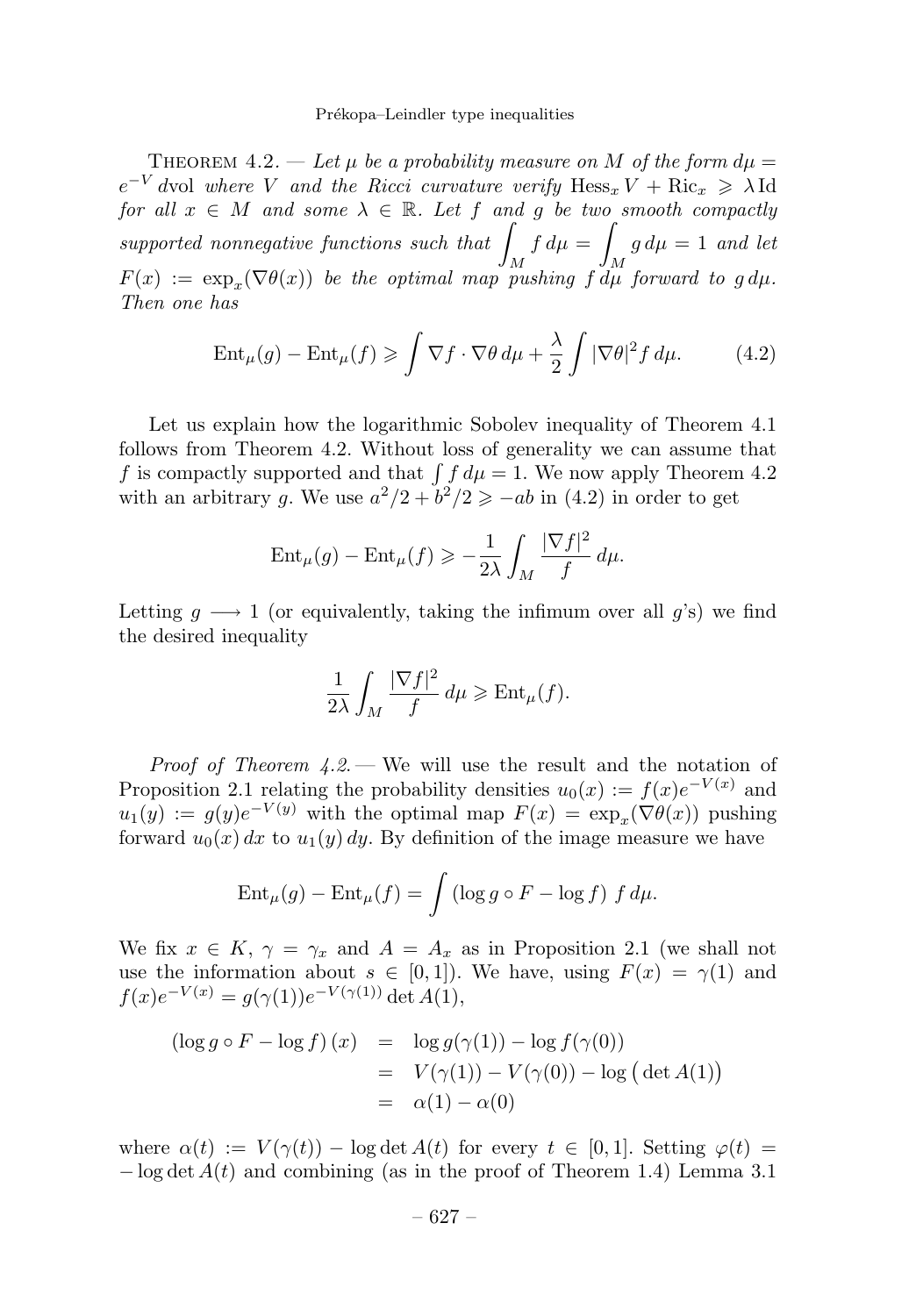with the assumption on the curvature, we see that

$$
\alpha''(t) = \text{Hess}_{\gamma(t)} V(\dot{\gamma}(t), \dot{\gamma}(t)) + \varphi''(t)
$$
  
\n
$$
\geq \text{Hess}_{\gamma(t)} V(\dot{\gamma}(t), \dot{\gamma}(t)) + \frac{1}{n} \varphi'(t)^2 + \text{Ric}_{\gamma(t)}(\dot{\gamma}(t), \dot{\gamma}(t))
$$
  
\n
$$
\geq (\text{Hess}_{\gamma(t)} V + \text{Ric}_{\gamma(t)}) (\dot{\gamma}(t), \dot{\gamma}(t))
$$
  
\n
$$
\geq \lambda |\dot{\gamma}(t)|^2
$$
  
\n
$$
= \lambda d^2(x, F(x)).
$$

Using (1.5), this implies that  $\alpha(1) - \alpha(0) \ge \alpha'(0) + \lambda d^2(x, F(x))/2$ . Back to the original notations and remembering that  $\gamma(t) = F_t(x) := \exp_x(t\nabla\theta(x))$ we have

$$
(\log g \circ F - \log f)(x) \geq \nabla V(x) \cdot \nabla \theta - \Delta \theta + \lambda |\nabla \theta(x)|^2 / 2. \tag{4.3}
$$

Here we used that the derivative of the determinant at the identity is the trace in order to write  $\varphi'(0) = -\Delta\theta$ . Because Hess  $\theta$  was defined in a weak form, the function  $\Delta\theta$  is only the absolutely continuous part of the distributional Laplacian. But since  $\theta$  is locally semi-convex, it is easy to see that one has  $\Delta\theta \leq \Delta_{\mathcal{D}}\theta$  in the sense of distributions, where  $\Delta_{\mathcal{D}}\theta$  is the distributional Laplacian. Thus we can integrate by parts, using that  $\theta$  is locally Lipschitz and the definition of  $\Delta_{\mathcal{D}'}$  to get

$$
\int_M \left(\nabla V(x) \cdot \nabla \theta - \Delta \theta\right) f(x) e^{-V(x)} dx \geqslant \int_M \nabla f \cdot \nabla \theta e^{-V}.
$$

Integration of  $(4.3)$  with respect to  $f d\mu$  therefore gives

$$
\int_M (\log g \circ F - \log f) f d\mu \ge \int_M \nabla f \cdot \nabla \theta d\mu + \frac{\lambda}{2} \int_M |\nabla \theta|^2 f d\mu. \qquad \Box
$$

Let us also comment here and in the next section on transport inequalities. As was already mentioned (but not explicitly used), the map  $F(x) := \exp_x(\nabla \theta(x))$  exhibited by McCann [32] is optimal in some sense. Let  $\mathcal{P}_{ac}(M)$  be the space of probability densities, compactly supported for convenience:

$$
\mathcal{P}_{ac}(M) := \left\{ u \in L^1(M); \ u \geqslant 0 \text{ compactly supported with } \int_M u = 1 \right\}.
$$
\n(4.4)

We shall identify without further comment a density  $u \in \mathcal{P}_{ac}(M)$  and the probability measure *u* with that density. One can define on  $\mathcal{P}_{ac}(M)$  the socalled *Wasserstein distance*  $d_2(u_0, u_1)$  between two elements of  $\mathcal{P}_{ac}(M)$  as follows:

$$
d_2^2(u_0, u_1) := \inf_{\pi \in \Gamma(u_0, u_1)} \int_{M \times M} d^2(x, y) d\pi(x, y).
$$
 (4.5)

$$
- 628 -
$$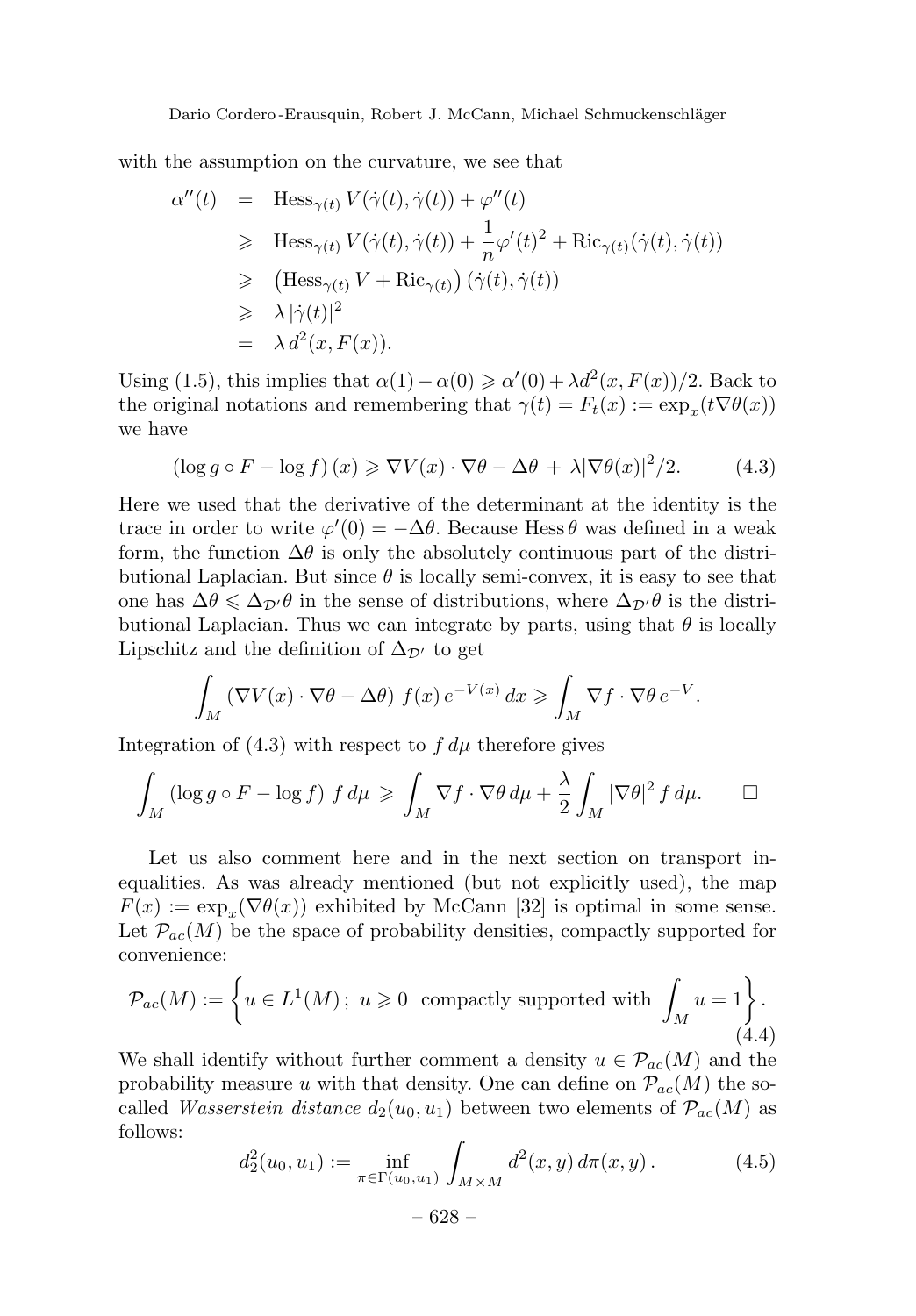#### Prékopa–Leindler type inequalities

Here the unsubscripted  $d(x, y)$  denotes the Riemannian geodesic distance, while  $\Gamma(u_0, u_1)$  denotes the set of Borel probability measures on  $M \times M$  with marginals  $u_0$  and  $u_1$ , respectively. In particular, if a Borel map  $G : M \longrightarrow M$ pushes  $u_0$  forward to  $u_1$ , we see by taking  $\pi := (I \times G)(u_0)$  that

$$
d_2^2(u_0, u_1) \leq \int_M d^2(x, G(x)) u_0(x) dx.
$$

The map  $F(x) = \exp_x(\nabla \theta(x))$  given in [32] with a  $d^2/2$ -concave  $-\theta$  is precisely characterized among all Borel maps pushing  $u_0$  forward to  $u_1$  by the property that

$$
d_2^2(u_0, u_1) = \int_M d^2(x, F(x)) u_0(x) dx = \int_M |\nabla \theta|^2 u_0.
$$
 (4.6)

Now, let us fix as before a reference measure  $\mu$  of the form  $d\mu = e^{-V}d$ vol. For simplicity we will assume that  $\mu$  is compactly supported, meaning  $V =$  $+\infty$  a.e. outside a compact set. Let  $g \ge 0$  be such that  $\int_M g d\mu = 1$  (in other words,  $ge^{-V} \in \mathcal{P}_{ac}(M)$ . We apply Theorem 4.2 with  $f \equiv 1$ . Then (4.2) becomes

$$
\operatorname{Ent}_{\mu}(g) \geqslant \frac{\lambda}{2} \int |\nabla \theta|^2 \, d\mu,
$$

where  $F(x) = \exp_x(\nabla \theta(x))$  pushes  $\mu$  forward to  $g d\mu$ . Thus we have proved the following result.

THEOREM 4.3 (RIEMANNIAN TRANSPORTATION INEQUALITY).  $-$  Let  $\mu$ be a (compactly supported) probability measure on *M* of the form  $d\mu =$  $e^{-V}$  *dvol where V and the Ricci curvature verify*  $Hess_x V + Ric_x \geq \lambda$  Id for all  $x \in M$  and some positive  $\lambda > 0$ . Then, for every  $g \geq 0$  with  $\lambda$ *M*  $g d\mu = 1$ one has:

$$
d_2^2(g\,d\mu,\mu) \leqslant \frac{2}{\lambda} \text{Ent}_{\mu}(g).
$$

This result easily extends to non-compactly supported probabilities *µ*. This kind of inequality is called a *transportation inequality*. We refer to  $[22, 23]$ for background and references. We mention however that Bobkov, Gentil and Ledoux [7] showed that there exist many connections between transportation inequalities, Prékopa-Leindler inequalities and hypercontractivity of Hamilton-Jacobi equations. Also, it is easy to deduce Otto and Villani's "HWI"-type inequalities [35] from Theorem 4.2 as in [13].

Finally, we would like to comment on the sharpness of the results. In general, the result of Theorem 4.1 is optimal (think of the Gaussian measure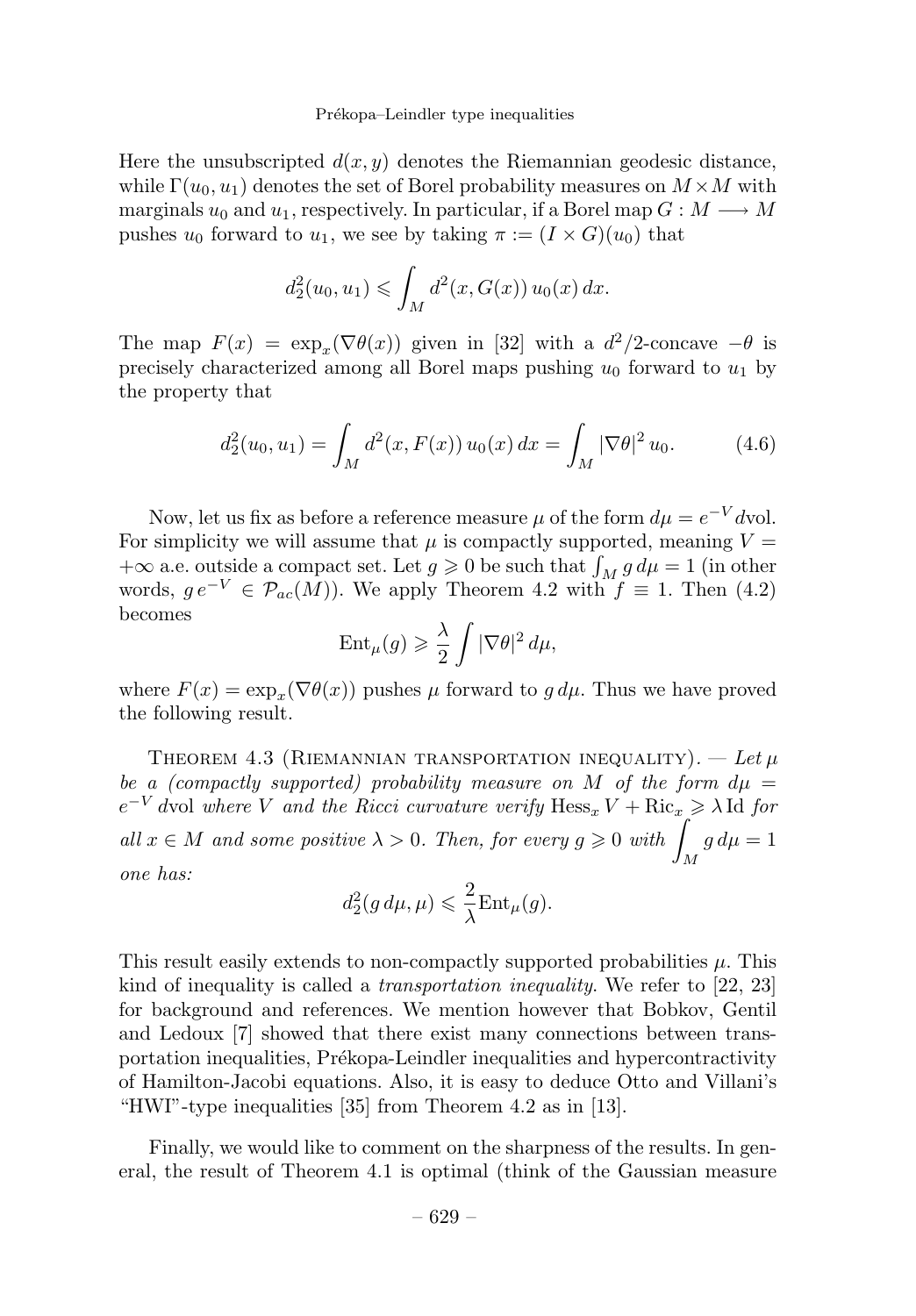on  $\mathbb{R}^n$ ). However, when one works on a compact *n*-dimensional manifold with  $\mu := \sigma = 1/\text{vol}(M)$ , the (normalized) uniform Riemannian probability measure on  $M$  (which means that  $V$  is constant), the result can be significantly improved (see [3, 21]). Indeed, if  $\text{Ric}_r \geq \lambda$  Id for all  $x \in M$  and some  $\lambda > 0$ , then for every smooth  $f : M \longrightarrow \mathbb{R}_+$  one has

$$
\text{Ent}_{\sigma}(f) \leqslant \frac{n-1}{2 n \lambda} \int_M \frac{|\nabla f|^2}{f} d\sigma.
$$

On the sphere  $S^n$  of constant Ricci curvature equal to  $(n-1)I$ , the inequality takes the form

$$
\text{Ent}_{\sigma}(f) \leqslant \frac{1}{2n} \int_{S^n} \frac{|\nabla f|^2}{f} d\sigma.
$$

This is a sharp inequality since after a Taylor expansion around the constant function, we recover that the spherical Laplacian has a spectral gap of size *n*. A direct application of Theorem 4.1 would instead give gap *n*−1. We do not presently see how to reach such sharp constants using a mass transportation approach. Perhaps a more clever variant or application of Lemma 3.1 is needed.

### **5. The** *displacement convexity* **point of view**

This section illuminates some of the connections between the inequalities we have discussed and the notion of displacement convexity [31]. For some recent developments concerning displacement convexity, see [11] and the references there.

The space  $\mathcal{P}_{ac}(M)$  of compactly supported probability measures on M forms a metric space when endowed with the Wasserstein distance (4.5) of the preceding section. Moreover, to each pair of measures  $u_0, u_1 \in \mathcal{P}_{ac}(M)$ corresponds a unique path  $s \in [0, 1] \longrightarrow u_s \in \mathcal{P}_{ac}(M)$  which interpolates between them and forms a geodesic in the sense that

$$
d_2(u_0, u_s) = sd_2(u_0, u_1) \quad \text{and} \quad d_2(u_s, u_1) = (1 - s)d_2(u_0, u_1) \quad \text{when } s \in [0, 1].
$$
\n
$$
(5.1)
$$

In fact,  $u_s = F_s(u_0)$  is nothing but the image measure of  $u_0$  under the map  $F_s$  of Proposition 2.1 [14]. Thus the path is constructed by gradually displacing the mass of  $u_0$  at  $x$  along the geodesic on  $M$  which leads to  $F(x)$ , where it eventually forms  $u_1 = F(u_0)$ . The metric space  $\mathcal{P}_{ac}(M)$  forms a length space, and the path *u<sup>s</sup>* is called either the Wasserstein geodesic or displacement interpolation between *u*<sup>0</sup> and *u*1.

A functional  $E : \mathcal{P}_{ac}(M) \longrightarrow \mathbb{R} \cup \{+\infty\}$  is said to be *displacement convex* if  $E(u_s)$  is a convex function of  $s \in [0,1]$  along each Wasserstein geodesic; in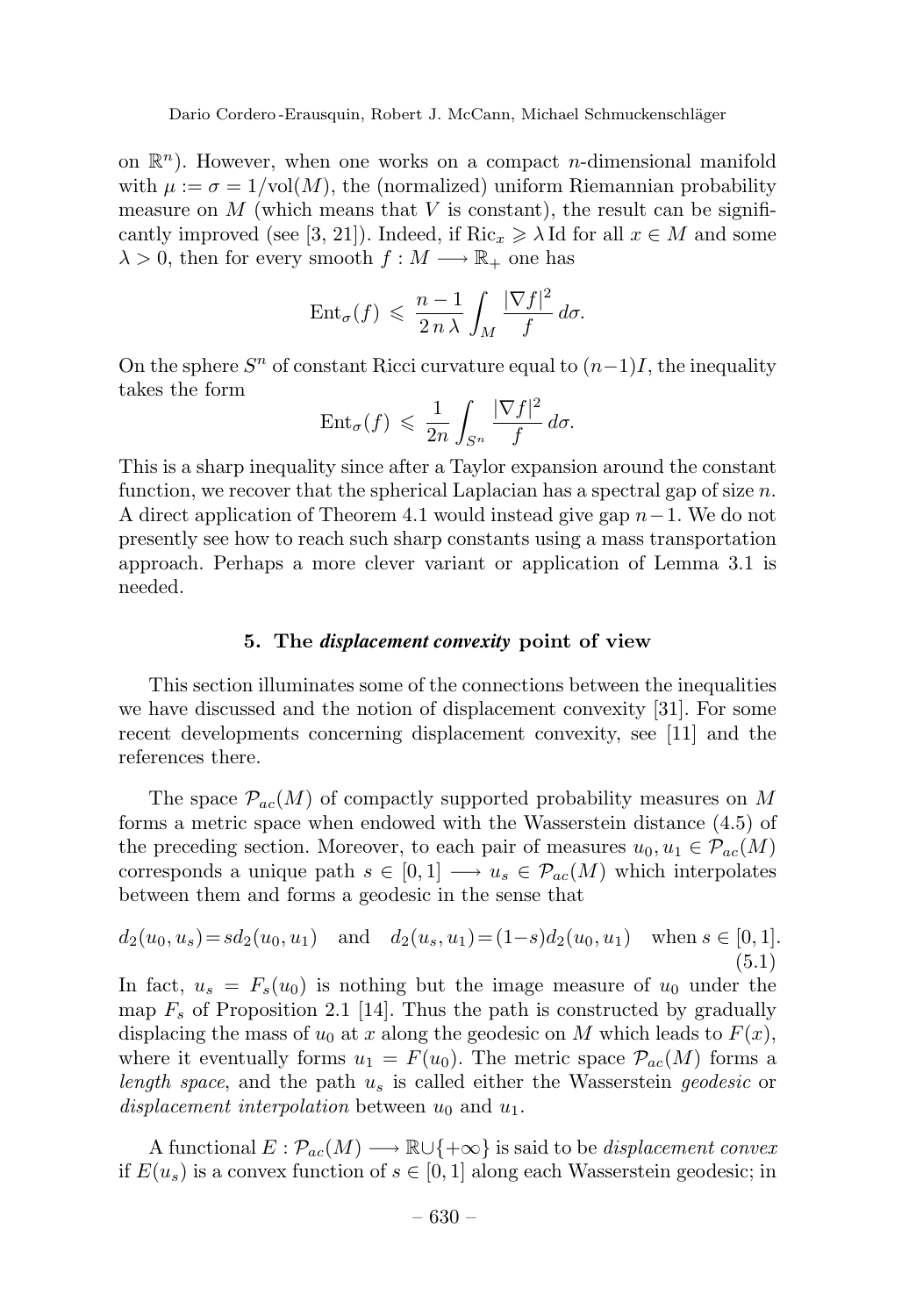other words, if  $(5.1)$  implies  $E(u_s) \leq (1-s)E(u_0) + sE(u_1)$ . The functional  $E(u)$  is said to be displacement *semiconvex* with constant  $\lambda \in \mathbb{R}$  if for every  $u_0, u_1$  and  $s \in [0, 1]$ , (5.1) implies

$$
(1 - s)E(u_0) + sE(u_1) - E(u_s) \ge \lambda s(1 - s)d_2^2(u_0, u_1)/2,
$$
 (5.2)

or equivalently, if  $d^2E(u_s)/ds^2 \geq \lambda d_2^2(u_0, u_1)$  in the distributional sense. Note that with this terminology, displacement *semic*onvexity implies displacement *convexity* when  $\lambda \geq 0$ ; moreover, this convexity is uniform when  $\lambda > 0$ .

We now rigorously prove the displacement semiconvexity of the Boltzmann type entropy in a Riemannian setting — another result derived formally by Otto and Villani [35]. The case  $V = 0$  has been treated by Sturm and von Renesse [41] also, exploiting [14]. We recently learned that the next result was independently proved by Sturm [40] and by Lott and Villani [25] along their investigation of curvature in abstract length spaces. Interestingly enough, they also proved a converse statement, namely that a lower bound on the displacement convexity constant of the entropy in turn gives a lower bound for the curvature tensor.

Theorem 5.1(Entropy is displacement semiconvex in a RIEMANNIAN SETTING) . — Assume there exists  $\lambda \in \mathbb{R}$  such that  $V : M \longrightarrow$  $\mathbb{R}$  satisfies  $\text{Hess}_x V + \text{Ric}_x \geq \lambda I$  for all  $x \in M$ . Then the functional  $E(u)$ defined on  $\mathcal{P}_{ac}(M)$  by (1.15) is displacement semiconvex with constant  $\lambda$ .

*Proof.* — The proof is similar to that of Theorem 4.2. Fix  $u_0, u_1 \in$  $\mathcal{P}_{ac}(M)$  and  $s \in [0,1]$ . Let  $F(x) = \exp_x(\nabla \theta(x))$  be the optimal map pushing *u*<sub>0</sub> forward to *u*<sub>1</sub> and set  $F_s(x) := \exp_x(s\nabla\theta(x))$ . We will use the notation and results of Proposition 2.1. We have, using the definition of the image measure and taking the log of the equations  $u_0(x) = u_t(F_t(x)) \det A_x(t)$  for  $t \in \{0, s, 1\},\$ 

$$
(1 - s)E(u_0) + sE(u_1) - E(u_s)
$$
  
= 
$$
\int_M \left[ (1 - s) \log u_0(x) + s \log u_1(F(x)) - \log u_s(F_s(x)) \right. \\ + (1 - s)V(x) + sV(F(x)) - V(F_s(x)) \left[ u_0(x) dx \right. \\ = \int_K \left[ (1 - s)\alpha_x(0) + s\alpha_x(1) - \alpha_x(s) \right] u_0(x) dx
$$

where  $\alpha_x(t) := -\log \det(A_x(t)) + V(\gamma_x(t))$  for  $x \in K$  and  $t \in [0,1]$ . As in the previous proofs, we can use Lemma 3.1 to see that  $\alpha''_x \geq \lambda d^2(x, F(x))$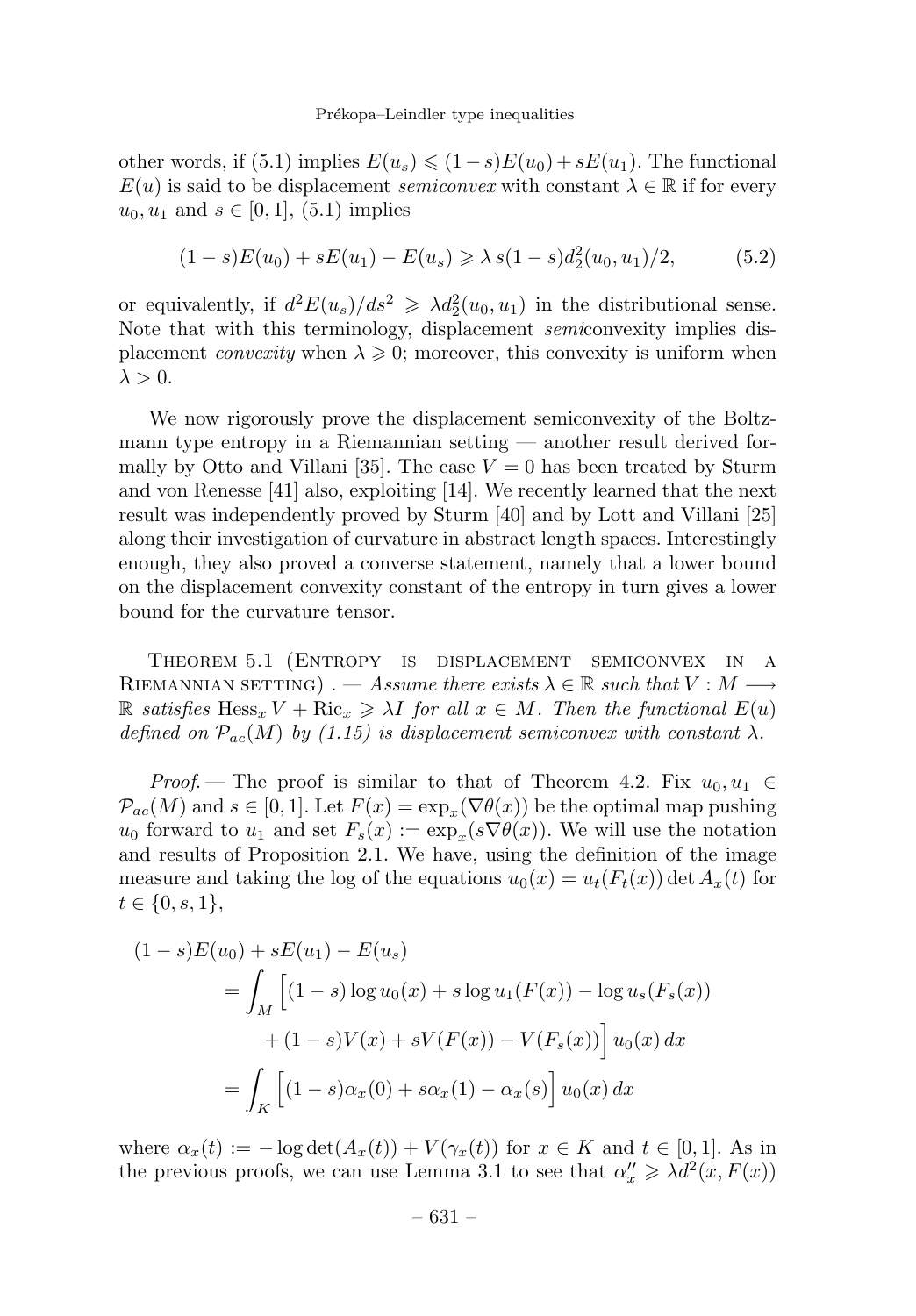on [0, 1]. Indeed, for a fixed  $x \in K$ , we have, suppressing the dependence on  $x \text{ and setting } \varphi(t) := -\log \det A(t),$ 

$$
\alpha''(t) = \text{Hess}_{\gamma(t)} V(\dot{\gamma}(t), \dot{\gamma}(t)) + \varphi''(t)
$$
  
\n
$$
\geq \text{Hess}_{\gamma(t)} V(\dot{\gamma}(t), \dot{\gamma}(t)) + \frac{1}{n} \varphi'(t)^2 + \text{Ric}_{\gamma(t)}(\dot{\gamma}(t), \dot{\gamma}(t))
$$
  
\n
$$
\geq (\text{Hess}_{\gamma(t)} V + \text{Ric}_{\gamma(t)}) (\dot{\gamma}(t), \dot{\gamma}(t))
$$
  
\n
$$
\geq \lambda |\dot{\gamma}(t)|^2
$$
  
\n
$$
= \lambda d^2(x, F(x)).
$$

This gives, by integral Taylor expansion,

$$
(1 - s)\alpha_x(0) + s\alpha_x(1) - \alpha_x(s) \ge \lambda s(1 - s) d^2(x, F(x))/2.
$$

Integrating this inequality with respect to  $u_0$  on  $K$  gives the desired result  $(5.2)$ .  $\Box$ 

To elucidate the connection of displacement semiconvexity with logarithmic Sobolev and transportation inequalities, let us rewrite the absolute entropy (1.15) in the form

$$
E(u) = \int_M u[\log u - \log \mu] dx
$$
  
= 
$$
\int_M \frac{u}{\mu} \left[ \log \frac{u}{\mu} \right] \mu(x) dx
$$

where  $\mu := e^{-V(x)}$ . If  $\mu$  is a probability measure, then  $E(u) = \text{Ent}_{\mu}(f)$  is nothing but the relative entropy (4.1), with  $f = u/\mu$  the Radon-Nikodym derivative of *u* with respect to the reference measure  $\mu$ . If  $\mu$  is not a probability measure but has finite total mass, it can always be normalized by adding a constant to  $V(x)$  without affecting the displacement (semi-)convexity of *E*(*u*).

By Taylor's theorem, any semiconvex function  $h : \mathbb{R} \longrightarrow \mathbb{R}$  with constant  $\lambda \in \mathbb{R}$  satisfies for all  $t \in \mathbb{R}$ 

$$
h(t_1) \geq h(t_0) + h'(t_0)(t_1 - t_0) + \lambda(t_1 - t_0)^2/2.
$$

The second order correction bounds how low  $h(t_1)$  can be relative to the tangent estimate of  $h(t)$  from  $t_0$ . The same inequality extends to semiconvex functions which are not  $C^2$ -smooth by an approximation argument, with  $h'(t_0)$  intrepreted as a directional derivative from the left or the right. Applied to the semiconvex function  $s \mapsto E(u_s)$  of Theorem 5.1, this yields

$$
E(u_1) \ge E(u_0) + \frac{dE(u_s)}{ds}\Big|_{s=0^+} + \lambda d_2^2(u_0, u_1)/2
$$
  
- 632 -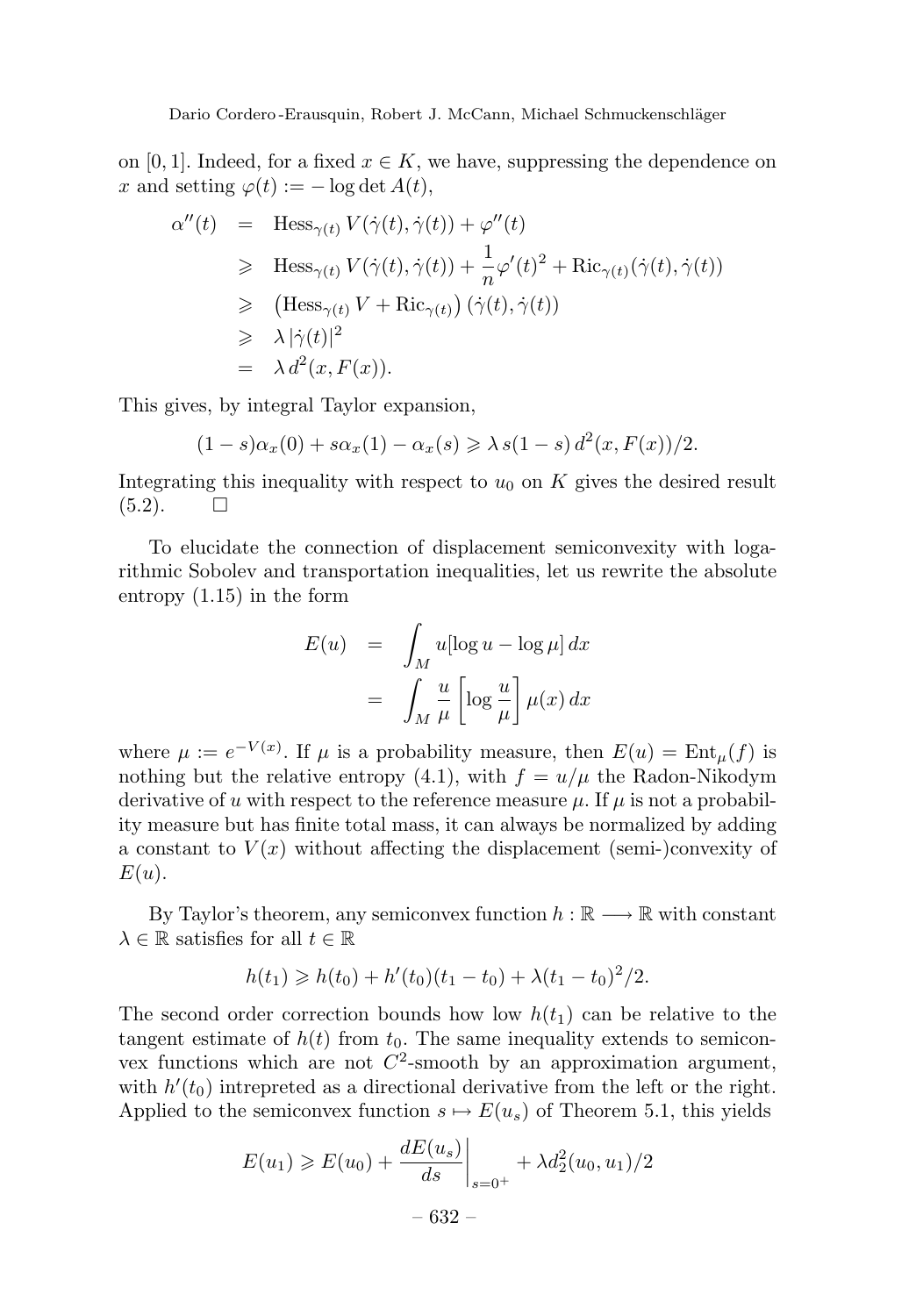#### Prékopa–Leindler type inequalities

for every Wasserstein geodesic  $\{u_s\}_{s\in[0,1]}$  in  $\mathcal{P}_{ac}(M)$ . Since the endpoints of  $f_s = u_s/\mu$  can be arbitrary probability densities, the identities  $E(u_s)$  $Ent<sub>µ</sub>(f<sub>s</sub>)$  and (4.6) yield

$$
\operatorname{Ent}_{\mu}(f_1) - \operatorname{Ent}_{\mu}(f_0) \ge \frac{d\operatorname{Ent}_{\mu}(f_s)}{ds}\bigg|_{s=0^+} + \frac{\lambda}{2} \int_M |\nabla \theta|^2 f_0 d\mu.
$$

The form of this inequality already suggests the fundamental result (4.2) of [13] and the preceding section. To complete the identification, it remains only to find the directional derivative of  $E(u_s)$ , or at least show

$$
\left. \frac{dE(u_s)}{ds} \right|_{s=0^+} \geqslant \int \nabla f_0 \cdot \nabla \theta \, d\mu. \tag{5.3}
$$

This can be accomplished using the transport equation

$$
\left. \frac{\partial u_s}{\partial s} \right|_{s=0} + \nabla \cdot [u_0 \nabla \theta] = 0 \tag{5.4}
$$

which arises as the linearization of (2.5), and is satisfied distributionally. Indeed,

$$
\frac{dE(u_s)}{ds}\Big|_{s=0^+} = \int \frac{\partial u_s}{\partial s}\Big|_{s=0^+} \frac{\delta E}{\delta u}
$$

$$
= \int u_0 \nabla \theta \cdot \nabla (\log u_0 + V + 1)
$$

$$
= \int f_0 \mu \nabla \theta \cdot \nabla (\log(f_0 \mu) - \log \mu)
$$

$$
= \int \mu \nabla \theta \cdot \nabla f_0
$$

formally. However, a rigorous justification of these identities to obtain (5.3) requires appropriate hypotheses and care [34, 2, 11].

ACKNOWLEDGEMENTS. — Support of a United States National Science Foundation grant DMS 0354729 and Natural Sciences and Engineering Research Council of Canada grant 217006-03 RGPIN are gratefully acknowledged by [RJM]. He is also grateful to the University of California at Los Angeles Mathematics Department for its kind hospitality during the course of this work.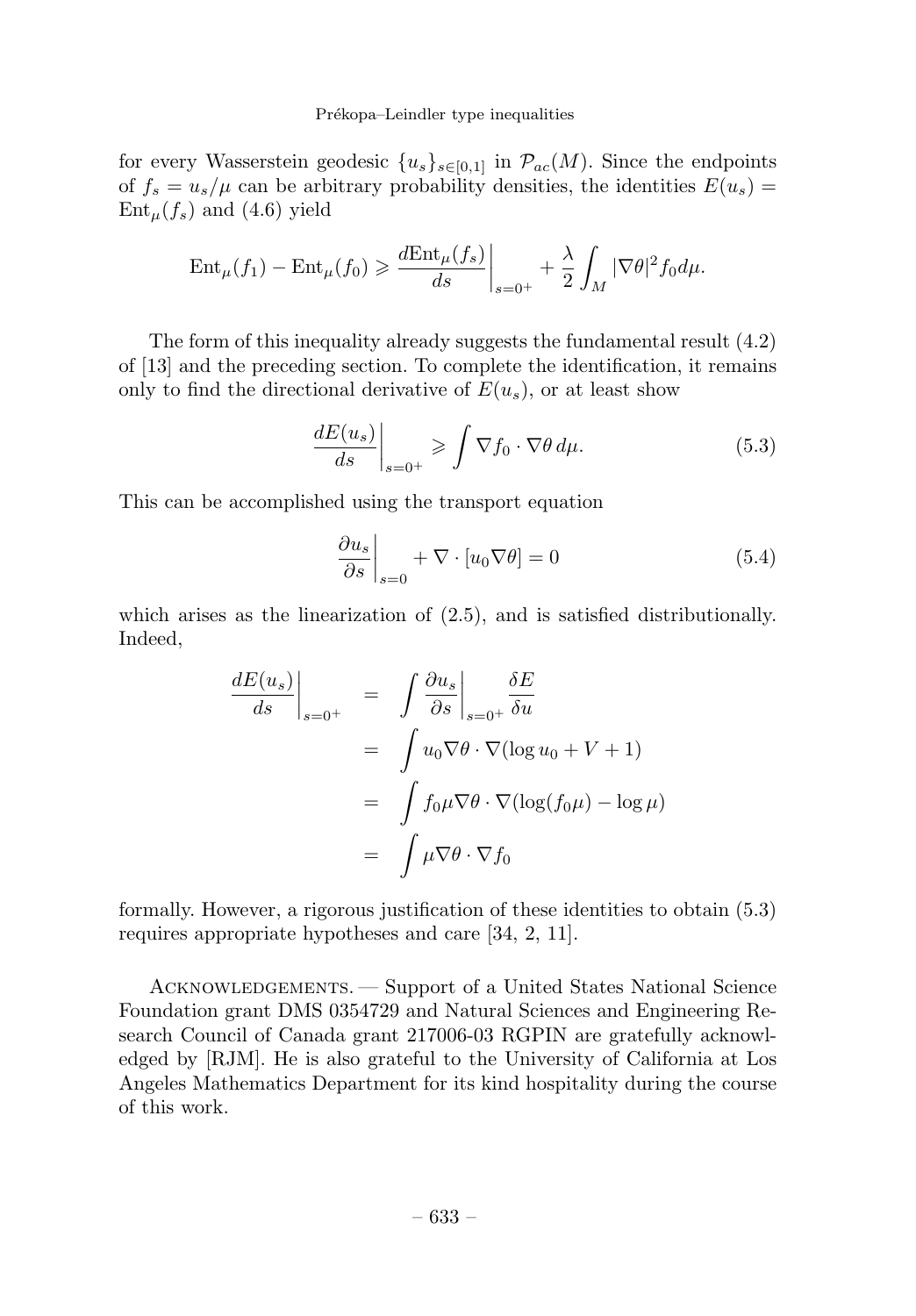# **Bibliography**

- [1] S. Alesker, S. Dar and V. Milman. A remarkable measure preserving diffeomorphism between two convex bodies in R*<sup>n</sup>*, Geom. Dedicata 74, p. 201–212 (1999).
- [2] L.A. AMBROSIO, N. GIGLI AND G. SAVARÉ. Gradient flows with metric and differentiable structures, and applications to the Wasserstein space. To appear in the Academy of Lincei proceedings on "Nonlinear evolution equations", Rome.
- [3] D. BAKRY AND M. EMERY. Diffusions hypercontractives, in Séminaire de Probabilit´es XIX, Lecture Notes in Math., 1123, p. 177–206, Springer (1985).
- [4] K.M. Ball. An elementary introduction to modern convex geometry, in Flavors of geometry, Math. Sci. Res. Inst. Publ. 31, Cambridge Univ. Press, p. 1–58 (1997).
- [5] F. Barthe. On a reverse form of the Brascamp-Lieb inequality, Invent. Math. 134, 2, p. 335–361 (1998).
- [6] S. BOBKOV AND M. LEDOUX. From Brunn-Minkowski to Brascamp-Lieb and to logarithmic Sobolev inequalities, Geom. Funct. Anal. 10, p. 1028–1052 (2000).
- [7] S. BOBKOV, I. GENTIL AND M. LEDOUX. Hypercontractivity of Hamilton-Jacobi equations, J. Math. Pures Appl. (9) 80, no. 7, p. 669–696 (2001).
- [8] C. Borell. Convex set functions in d-space, Period. Math. Hungar. 6, p. 111–136 (1975).
- [9] H.J. Brascamp and E.H. Lieb. On extensions of the Brunn-Minkowski and Prékopa-Leindler theorems, including inequalities for log concave functions, and with an application to the diffusion equation, J. Funct. Anal. 22, p. 366–389 (1976).
- [10] Y. Brenier. Polar factorization and monotone rearrangement of vector-valued functions, Comm. Pure Appl. Math. 44, p. 375–417 (1991).
- [11] J.A. Carrillo, R.J. McCann and C. Villani. Contractions in the 2- Wasserstein length space and thermalization of granular media, Arch. Rational Mech. Anal., to appear.
- [12] I. Chavel. Riemannian Geometry—a Modern Introduction, Cambridge Tracts in Math. 108, Cambridge University Press, Cambridge, 1993.
- [13] D. Cordero -Erausquin. Some applications of mass transport to Gaussian type inequalities, Arch. Rational Mech. Anal. 161, p. 257–269 (2002).
- [14] D. CORDERO-ERAUSQUIN, R.J. MCCANN AND M. SCHMUCKENSCHLÄGER. A Riemannian interpolation inequality à la Borell, Brascamp and Lieb, Invent. Math. 146, p. 219–257 (2001).
- [15] D. Cordero -Erausquin, B. Nazaret and C. Villani, A mass-transportation approach to sharp Sobolev and Gagliardo-Nirenberg inequalities, Adv. Math. 182, no. 2, p. 307–332 (2004).
- [16] S. DAS GUPTA. Brunn-Minkowski inequality and its aftermath, J. Multivariate Anal. 10, p. 296–318 (1980).
- [17] S. GALLOT, D. HULIN AND J. LAFONTAINE. Riemannian Geometry, Springer-Verlag (Universitext), Berlin, 1990.
- [18] R.J. GARDNER. The Brunn-Minkowski inequality, Bull. Amer. Math. Soc. (N.S.) 39, no. 3, p. 355–405 (2002).
- [19] M. Gromov and V. Milman. A topological application of the isoperimetric inequality, Amer. J. Math 105, p. 843–854 (1983).
- [20] H. KNOTHE. Contributions to the theory of convex bodies, Michigan Math. J. 4, p. 39–52 (1957).